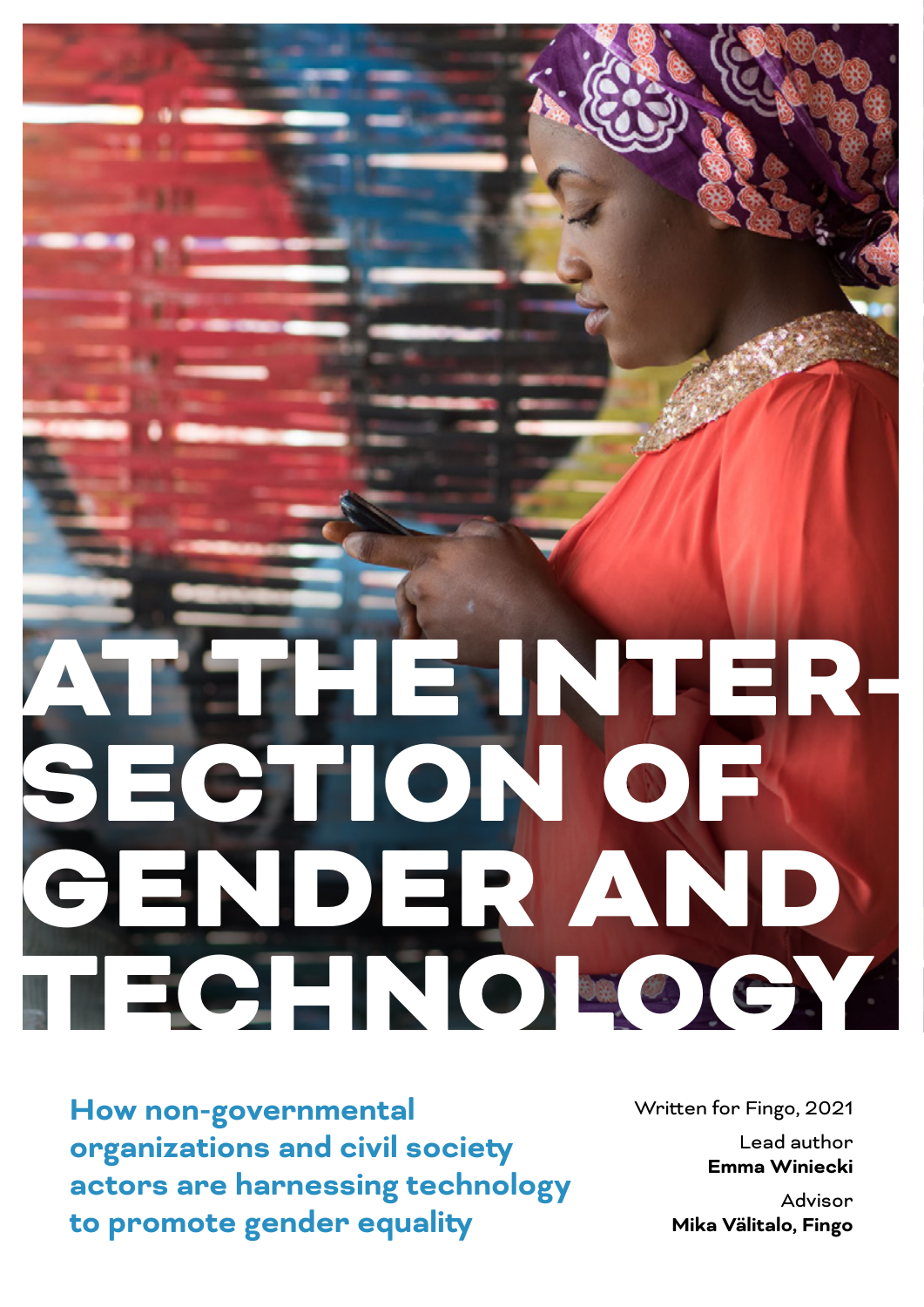# Table of contents

#### **PART I: THE DIGITAL GENDER DIVIDE**

| <b>Executive summary</b>                               | 3  |
|--------------------------------------------------------|----|
| <b>Introduction</b>                                    | 4  |
| The digital gender gap persists                        | 5  |
| Causes behind the digital gender divide                | 7  |
| Affordability                                          | 7  |
| Literacy and skills                                    | 7  |
| Safety and security                                    | 7  |
| Root cause: harmful gender stereotypes                 | 8  |
| Why digital skills matter                              | 10 |
| Representation and replication of existing biases      | 10 |
| Access to information and ability to participate       | 10 |
| Skills for the labor market and economic opportunities | 11 |
| Meaningful connectivity - moving beyond access         | 12 |

#### **PART II: HOW TECHNOLOGY IS USED TO PROMOTE GENDER EQUALITY**

| Overview of gender and technology programmes                                                                      | 13 |
|-------------------------------------------------------------------------------------------------------------------|----|
| Category A: Technology plays a primary role in the programme                                                      | 14 |
| Category B: Technology plays a supporting role in the programme                                                   | 19 |
| Category C: Technology is used to educate users about a particular<br>gender equality-related issue or challenges | 21 |
| Promoting gender equality in tech through advocacy and research                                                   | 23 |
| Overview of programmes implemented by Finnish or Finland-based organizations                                      |    |
| Overview of programmes implemented by international organizations                                                 |    |
| <b>Conclusion</b>                                                                                                 | 28 |

#### **ACRONYMS**

| AI          | Artificial intelligence                                           |
|-------------|-------------------------------------------------------------------|
| <b>CSO</b>  | Civil society organization                                        |
| FGM/C       | Female genital mutilation / cutting                               |
| <b>GSMA</b> | The GSM Association / The Global System for Mobile Communications |
| <b>ICT</b>  | Information and Communication Technologies                        |
| <b>ITU</b>  | International Telecommunications Union                            |
| <b>ICT</b>  | Information and communication technologies                        |
| <b>NGO</b>  | Non-governmental organization                                     |
| <b>STEM</b> | Science, technology, engineering and math                         |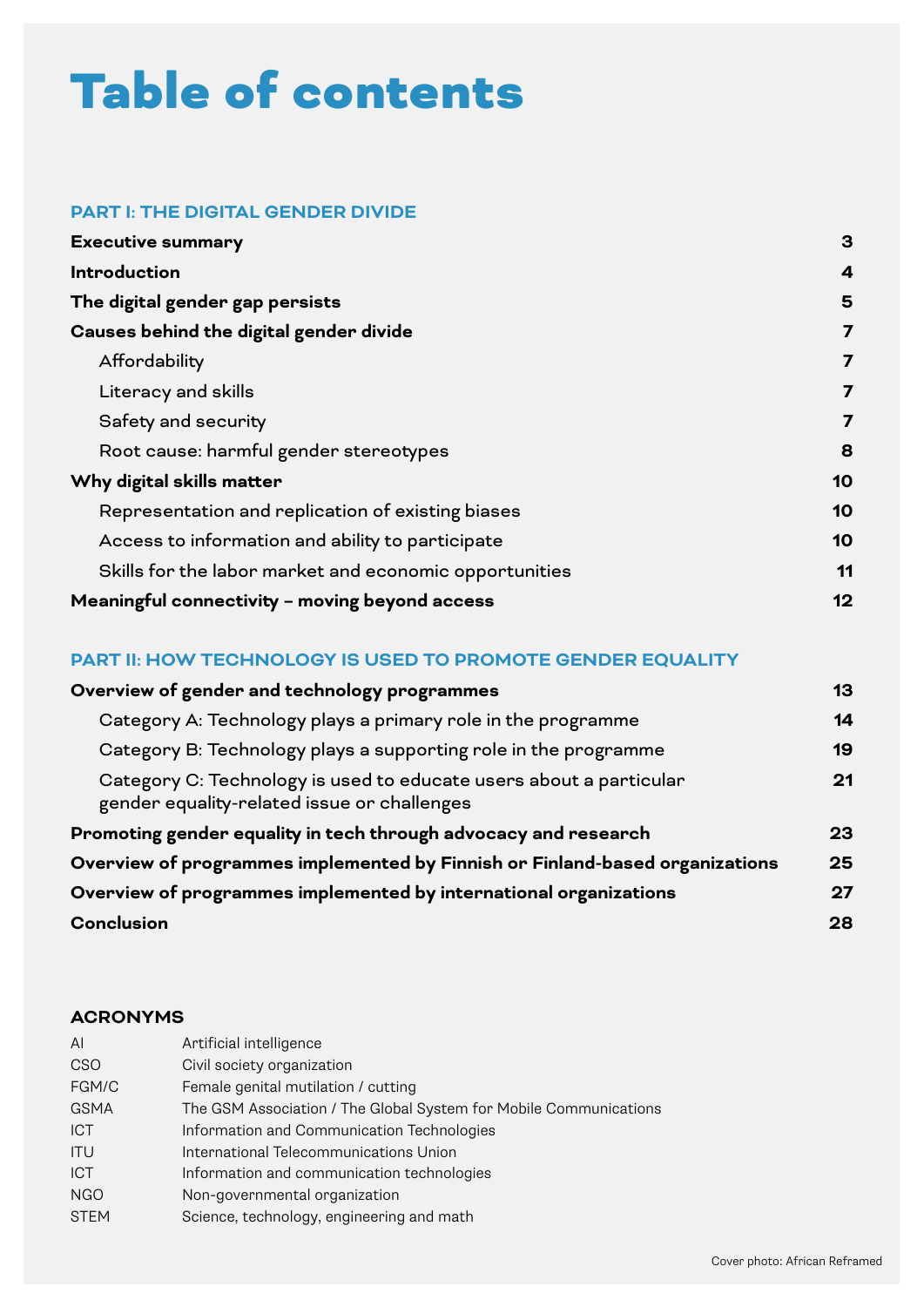### EXECUTIVE SUMMARY

**THE IMPORTANCE AND** role of technology in promoting human rights and gender equality, and reaching the Sustainable Development Goals is broadly accepted and understood - but non-governmental organizations are in very different places with respect to their ability and resources to use technology and digital platforms to support their programming work, broaden their reach, and strengthen their impact. While some organizations are at the frontlines of implementing technology-focused or technology-supported programmes that promote gender equality and girls' and women's rights and empowerment, for others this might be a much more unfamiliar territory. Often this has to do with limited resources and funding with which to implement technology programmes, but it can also be a result of somewhat rigid requirements from the side of many funders and partners that can make it hard to try out new and innovative approaches and pilot new technologies.

That being said, there are many examples both from Finnish non-governmental and civil society organizations, and international actors of using technology to promote gender equality. Organizations are developing smartphone apps that provide information about sexual and reproductive health, partnering with gaming companies to use games as a vehicle for social change, taking advantage of modern technologies like blockchain to enhance their effectiveness and improve privacy, and developing digital tools that bring attention to gender equality challenges and stir up conversation about important topics. The organizations presented in this report vary from multinational and large global entities to small grassroots actors. Our hope is that the initiatives and programmes presented in this report can act as a conversation starter for new ideas on how technology can be harnessed as an accelerator for gender equality and a tool for women's and girls' empowerment. It goes without saying that technology should not be seen as the starting point or as a face value on its own, but that programmes should always begin from identifying a challenge or a need, and then identifying the best tools that are locally adaptable and suitable to address that issue - and sometimes, technology can be one of those tools. Sharing of lessons learned and best practices, but also being open about failures and mistakes, is an important part of NGOs and CSOs being able to take full advantage of the opportunities that technology and digital tools can offer.

This report provides an overview and analysis of the different kinds of programmes and initiatives that use technology for realizing gender equality and girls' and women's rights, both by Finnish /Finland-based organizations as well as international NGOs and CSOs. While this report does not provide a prescribed set of strict recommendations -- mainly because the position, resources, experiences and needs of the different organizations are so vastly different from one another -- the report does offer some suggestions on how Finnish / Finland-based NGOs and CSOs can work together to ensure that best practices, lessons learned and also mistakes and failures with technology programmes are shared and learned from. The importance of finding the right partner for technology programmes came up during the research from several organizations.

The report is divided into two sections: Part I offers a broad overview and background on the current state of the digital gender divide, the reasons behind it and the impact it has on women's and girls' rights and gender equality. Part II provides an overview of examples of technology programmes that aim to promote gender equality and women's and girls' rights, and an analysis of these programmes implemented by Finnish organizations or organizations/entities with presence in Finland, and international organizations. Part II also describes the role of advocacy work and research in ensuring that women and girls can benefit from technology equally.

It is clear that there is both keen interest as well as experience and expertise among Finnish NGOs and CSOs in enhancing the impact of their work on gender equality through technology and digital tools. There is also commitment from the side of the Finnish government to strengthen Finland's role as a leader in harnessing innovations and technology for promoting gender equality. This is particularly evident in Finland's role as one of the members in the UN Women's "Generation Equality" campaign's Action Coalition on Technology and Innovation for Gender Equality. The Generation Equality campaign and Finland's role in the Action Coalition offer a great opportunity for Finnish NGOs and CSOs to bring their own experience and expertise to the discussion to ensure that technology and digital platforms are turned into accelerators of gender equality - instead of yet another wedge pushing the gender gap wider.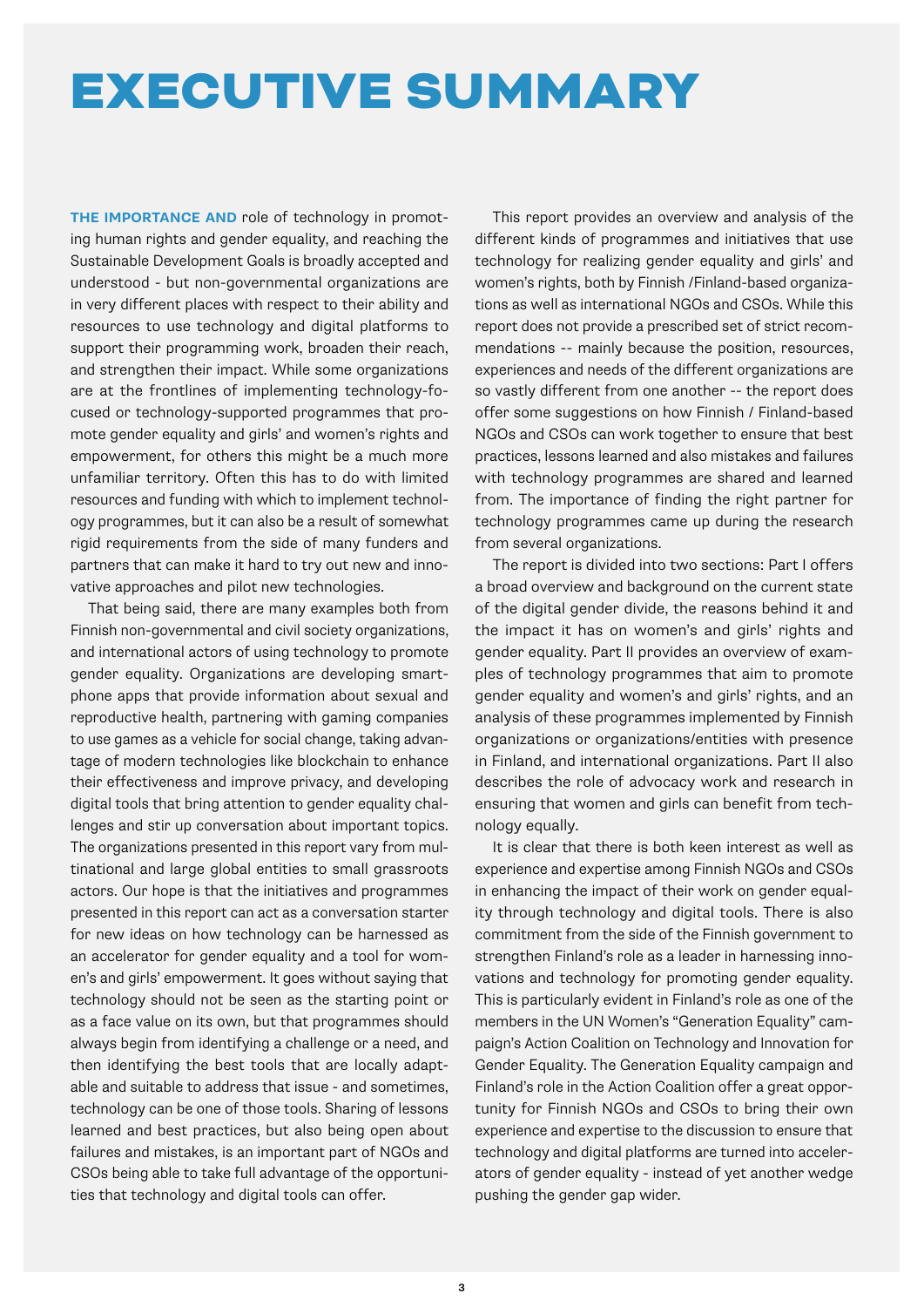### INTRODUCTION

*"The digital revolution is also being used to discriminate against women and reinforce our male-dominated culture. Indeed, there is a deep gender gap in access to digital technologies, widening the digital divide.* 

*We must dismantle obstacles and create opportunities for women, ensure equality and change on-line and toxic corporate cultures. The technology sector must open up and become more diverse – not least for its own benefit."*

António Guterres, United Nations Secretary-General, addressing the UN General Assembly 25 September 2018

**TECHNOLOGY AND DIGITAL** tools are a part of our everyday lives virtually in every corner of the world, from urban centers to rural villages. But access to technology and the opportunities and benefits that come with it are not equally distributed. Many things can impact the ability of individuals and communities to take advantage of the promise of technology, such as location, available infrastructure, socio-economic characteristics - and, unfortunately, gender. Despite progress, the digital gender gap remains an issue in nearly every corner of the world, and the current global COVID-19 pandemic is further widening existing gaps. In an online event organized by the World Bank, focusing on closing the digital gender gap, Boutheina Guermazi, director of Digital Development at the World Bank (2020), said the following in her opening remarks:

*"I can't think of a better cause than contributing to closing the digital gender divide. This is particularly the case during the COVID-19 pandemic, when digital technologies have become our lifeline. The crisis may in fact reinforce the digital gender divide, including through its impact on girls' education. Now is the time to do something about it."*

The pandemic has forced most aspects of our lives online, which means that for people who do not have equal access to digital spaces and technology, the risk of falling behind is even greater. For girls and women, these risks are multiplied by pre-existing gender inequalities that are now worsened by the crisis. According to a recent report by McKinsey Global Institute, women have suffered

more than half of job losses from the crisis and are 1.8 times more vulnerable to the pandemic's impact than men (Madgavkar, White, Krishnan, Mahajan and Azcue 2020). This research also indicated that both digital and financial inclusion as well as access to credit from financial institutions and access to mobile banking are closely related to the presence of women in the labor force (Madgavkar et al. 2020). Women, who are still globally underrepresented in the tech sector and overrepresented in sectors like care work and social work, cannot transfer their jobs online which in turn leads to women either having to leave their jobs in the face of the pandemic in higher rates than men, or being the ones bearing the brunt of the risk as the frontline workers in the face of this pandemic as nurses, caretakers, social workers and teachers.

The virtual world is a mirror of the real world, and it is therefore not surprising that as the shadow pandemic of increased domestic violence against women and girls is raging behind closed doors, instances of online harassment and violence against women and girls are also on the rise (UN Women 2020a, Chair 2020). If women and girls cannot participate equally in digital spaces because they must worry about being harassed and bullied, their ability to participate in society is narrowed even further. Individuals with lower digital skills are particularly vulnerable, and women, girls and minorities are at a higher risk for online harassment, abuse and violence. The pandemic has underscored the importance of ensuring that digital spaces are safe and welcoming for everyone and ensuring that internet users are equipped with the necessary digital literacy and skills to keep themselves safe and protect their data and privacy online.

 What does all this mean in terms of technology and gender equality? It means that now more than ever, the global community must take concrete action to ensure that the full potential of technology and digital platforms is efficiently harnessed to promote gender equality and women's and girls' rights and participation. This crisis can, and should, act as a wake-up call about the long-lasting and cross-cutting impacts that the persistent digital gender divide has on the lives of girls and women, and about the importance of the global community taking concrete and swift action to bridge those gaps and to ensure that technology and digital tools become a tool for improving equity instead of a wedge that further increases inequality, and pushes women, girls and other vulnerable groups further in the margins of society.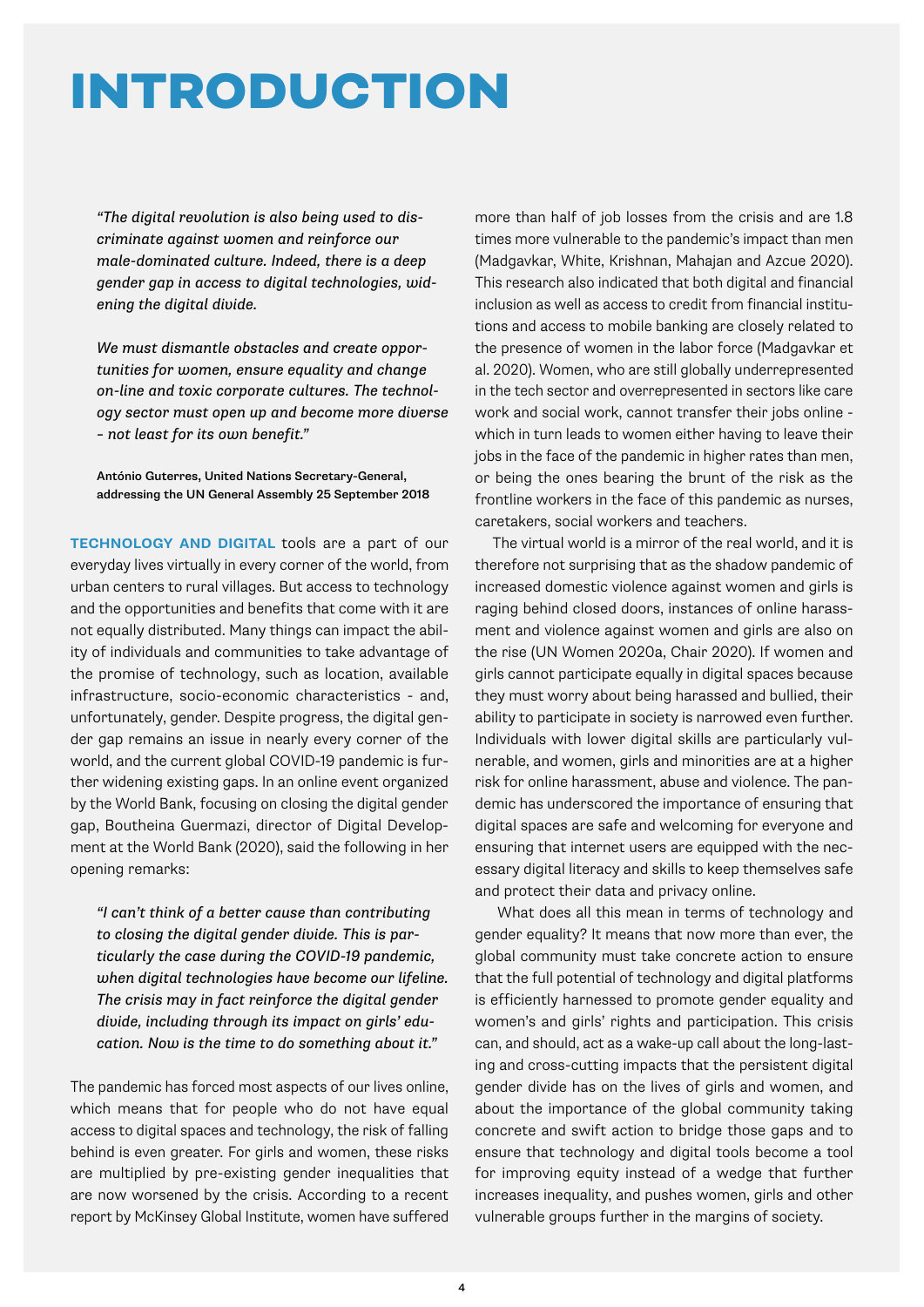# THE DIGITAL GENDER GAP PERSISTS

**THERE HAVE BEEN** improvements in recent years in terms of narrowing the digital gender gap, which can be described as the difference between men and women in their ability and likelihood of having access to hardware such as mobile phones, smartphones and other technology, or their access and ability to use the internet. However, despite the progress, a significant gap persists — and in some locations, there are signs of the gap widening. The gap between men and women is evident across skill levels, from basic skills such as knowing how to use a basic mobile phone or using apps on a smartphone, to more advanced skills such as coding computer software or analyzing large datasets. Women are less likely than men to be able to leverage technology for basic everyday purposes and to have more advanced ICT skills that include, for example, programming and coding. Additionally, only a fraction of technology-related patents are filed by women and are significantly underrepresented as applicants for jobs in the tech sector. (UNESCO 2018.)

According to GSMA's latest annual Mobile Gender Gap report, on a global level the mobile gender gap is showing signs of closing. Currently, women are 20% less likely than men to use mobile internet, which is an improvement from 2017 when this same number was 27% - but still, 300 million fewer women than men can access the mobile internet (GSMA 2020).

Women are also less likely to own a device that allows them to access the internet. Women are 20% less likely than men to own a smartphone, use a smaller range of mobile services compared to men, and 165 million fewer women than men currently own a mobile device (GSMA 2020). In addition, not only is the proportion of women using the internet notably lower than the proportion of men (48% of all women compared to 58% of all men), but the digital gender gap in terms of internet use is also widening in some regions, not shrinking, even though overall access to the internet is improving (ITU 2019a). According to International Telecommunication Union (ITU) data, the internet gender

### **In low and middle income countries...**



Women are 8% less likely than men to own a mobile phone, and 20% less likely than men to own a smartphone



300 million fewer women than men access mobile internet



Among mobile phone owners, women use a smaller range of mobile services

Source: The Mobile Gender Gap Report 2020, GSMA.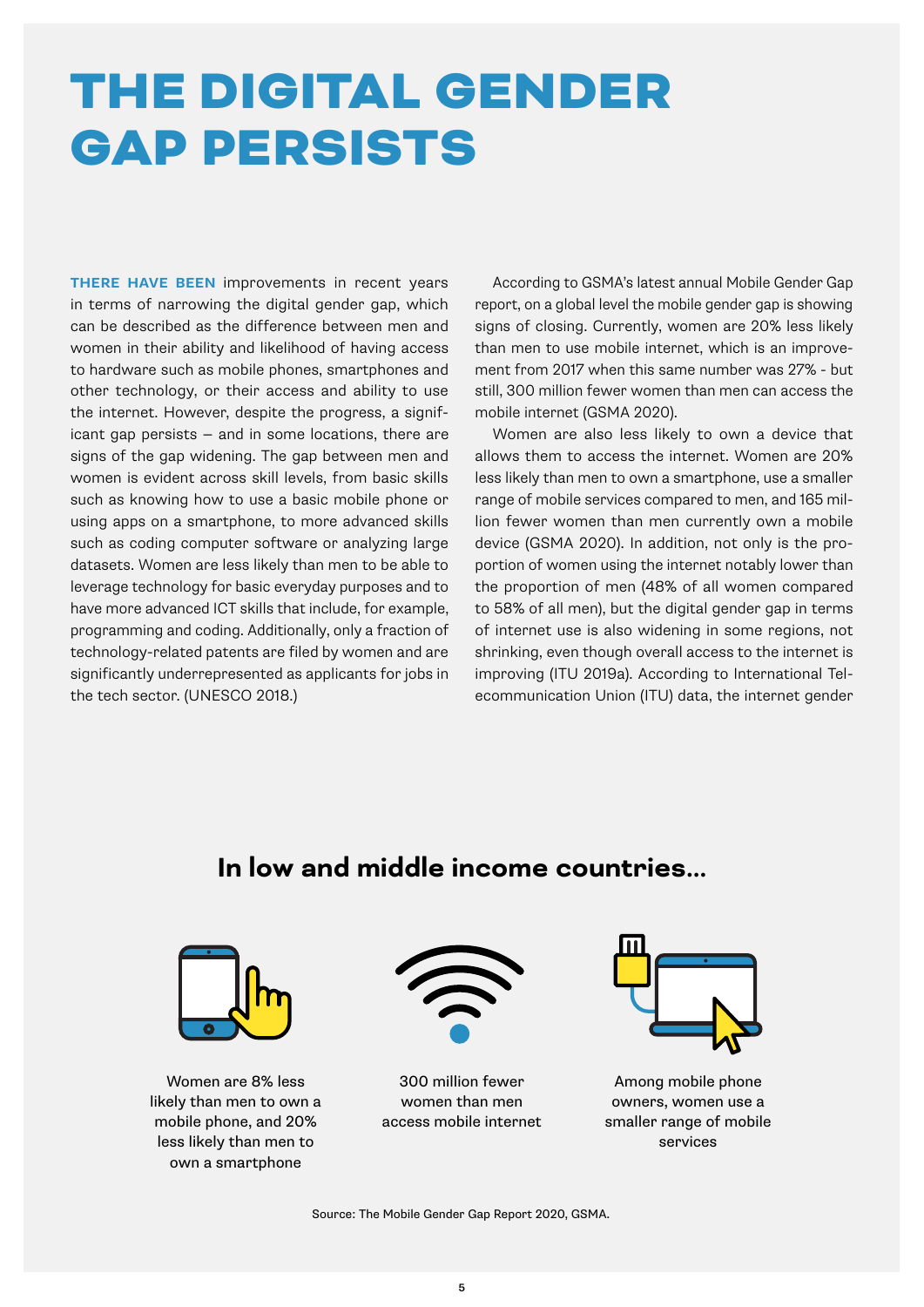

gap in Least Developed Countries was at 25.9% in 2013 and has increased to 42.8% in 2019. Regionally, the gap has grown in every other region except Europe and the Central and Independent States region. The increase in gender gap is at least partly attributed to the rapidly growing number of male internet users in developing countries. (ITU 2019b.)

The Covid-19 crisis has emphasized what we have globally known for years: that internet access and the ability to use technology should be a universal right. As more of our lives have moved to digital spaces than ever before due to the pandemic and the need for social distancing, not having access to the internet and technology, such as smartphones or computers, has further widened the gap between population

groups - and further marginalized those groups who were already the most vulnerable, such as people living in poverty, people with disabilities, and women and girls. The impact of the COVID-19 crisis has also been two-fold when it comes to women, girls and the internet: on one hand, those women and girls who did not have adequate access to smart devices and the internet are now even less likely to have access to essential services, be able to participate in decision making and voice their opinions, but on the other hand, those women and girls who do have access and are using the internet are now at an increased risk of unwanted online behavior, such as digital gender based violence, sexual harassment in online spaces, bullying, online violence and trafficking.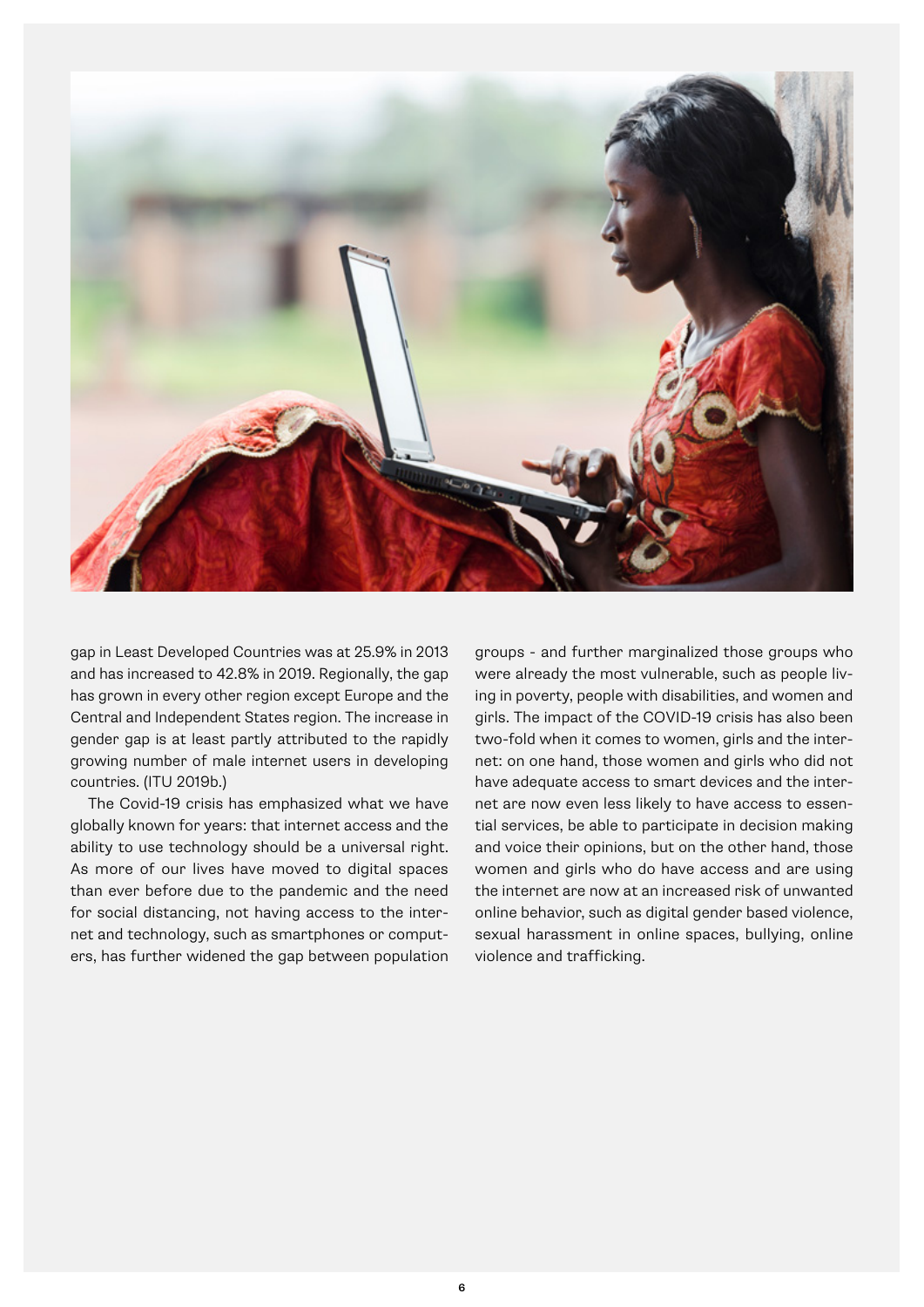### DRIVERS OF THE DIGITAL GENDER DIVIDE

**THE REASONS FOR** the digital gender gap are well known. The barriers that people face with accessing and being able to use technology in a meaningful way are largely the same for both men and women, but almost all the barriers affect women disproportionately due to other underlying and pre-existing inequalities.

The digital gender divide is two-dimensional: it is both an access divide, and a skills divide. Affordability, accessibility and lack of skills are among the most common barriers that disproportionately impact women - but quite often, the root cause behind all of them are patriarchal norms and harmful gender stereotypes that limit women's independence and freedom to not just own a device, but also for example to purchase a SIM card, manage their own data plans, or even enter a computer cafe.

#### **Affordability**

Affordability, which tends to be the very first and greatest barrier, applies to both men and women (GSMA 2020), but affects women more than men (OECD 2018). According to a recent survey by the World Wide Web Foundation, among internet users in rural areas, women were 14% more likely than men to say that cost limited how much they can use the internet (World Wide Web Foundation 2020). This is at least partly attributed to the fact that in most of the countries where the digital gender gap is either holding steady or widening, women are less likely to earn an income than men. When women do earn an income, their incomes tend to be smaller, less predictable, and they have less autonomy in terms of how to use money compared to men, which makes women more price sensitive in terms of the cost of their devices and data plan. (Lindsey and Wilson 2019.) Countries with highest internet costs also have the lowest numbers of women online and the widest internet gender gaps - which is not surprising, given that women earn on average 25% less than men globally, and are therefore much more impacted by unaffordable device, data and internet prices than men (World Wide Web Foundation 2016).

#### **Literacy and skills**

The gaps and barriers that exist between genders in the digital realm are not separate from other broader gender inequalities. Girls are still 1.5 times more likely than boys to be excluded from primary school (and 2.5 times more likely in countries affected by fragility and conflict) and an estimated 130 million girls are currently not in primary or secondary school worldwide (Global Partnership for Education 2020). Additionally, around two thirds of the world's illiterate adults are women (UNESCO 2015). These disparities are replicated when it comes to digital literacy, and hinder girls' and women's abilities to obtain the necessary digital literacy skills that are needed in today's world. This "learning crisis" also translates into difficulties for girls and women in accessing quality learning opportunities in science, technology, engineering and mathematics (STEM), all subject matters that are still dominated by boys and men (UNICEF and ITU 2020). Research carried out in 25 countries suggested that adolescent boys with access to a mobile phone used it for a variety of different activities, from playing mobile games to using financial services, while girls of the same age used the phones for much more basic functions, such as making calls and using the calculator. Another study found that women were 1.6 times more likely than men to report lack of skills as a barrier for using the internet. (UNESCO 2019.)

While part of the digital skill and literacy gap can be explained by other gender gaps, such as the education gap, it does not explain why the skills gap also affects women in western countries, where boys and girls have generally similar access to education. Harmful, tightly rooted stereotypes and preconceptions about the abilities of boys and girls also hold back girls and women from taking full advantage of technology - and their own digital capacities. These norms and stereotypes are unpacked in more detail further in the report.

#### **Safety and security**

In many countries, the internet is a less safe space for women and girls than it is for men and boys. The risks and challenges that online spaces present for women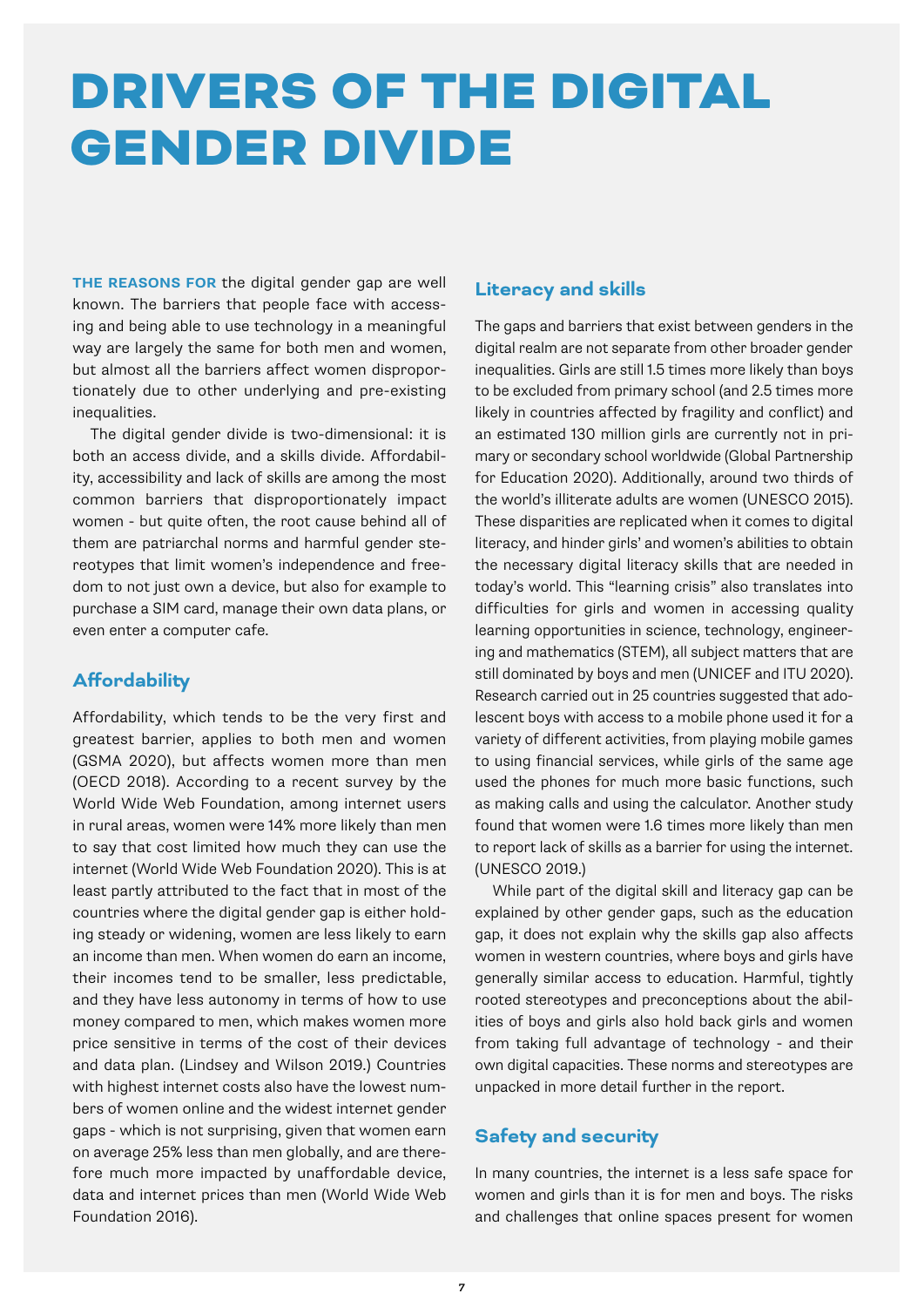and girls considerably limit their ability to take full advantage of the benefits of being connected, as well as their ability to participate equally online. A recent report by Plan International titled "Free to be online" includes data from interviews with over 14 000 girls and women across 31 countries, and the results are staggering, though not surprising: over half of the girls and women report having been harassed and abused online, one in four girls who've experienced abuse feel physically unsafe as a result, and online abuse is silencing women's and girls' voices. (Plan International 2020.) In 2018, similar findings were reported by the Special Rapporteur on violence against women for the United Nations Commission on Human Rights in a report focusing on violence against women online. The Special Rapporteur notes the following:

*"Despite the benefits and empowering potential of the Internet and ICT, women and girls across the world have increasingly voiced their concern at harmful, sexist, misogynistic and violent content and behavior online." (UN Human Rights Council, 2018.)*

The COVID-19 pandemic has also increased the safety risks that girls and women face in online spaces. The

pandemic forced almost every aspect of our lives online, which in turn has resulted in more people spending more time in digital spaces than ever before. Given that on average over 50% of women and girls report having experienced online harassment, abuse and violence, it is not surprising that when more people – both male and female – spend more time online, instances of online violence also increase. According to the World Wide Web Foundation, the pandemic has caused a surge of sharing of non-consensual images online that are used to threaten, shame and control women (World Wide Web Foundation 2020b). Online violence and abuse of girls and women is an extension of the same behavior offline, and therefore, as instances of domestic abuse and violence against women have increased notably during the pandemic, it is not surprising that this same phenomenon is being replicated in online spaces (UN Women 2020).

Concerns over girls' safety online can often lead to parents trying to protect and shield their daughters from harassment, abuse and violence in digital spaces by preventing them from using the internet or technology. Barring girls and women from online spaces is of course not the solution – our focus must be on transforming online spaces to become safer, and to ensure that women's and girls' rights are protected and realized both online and offline.

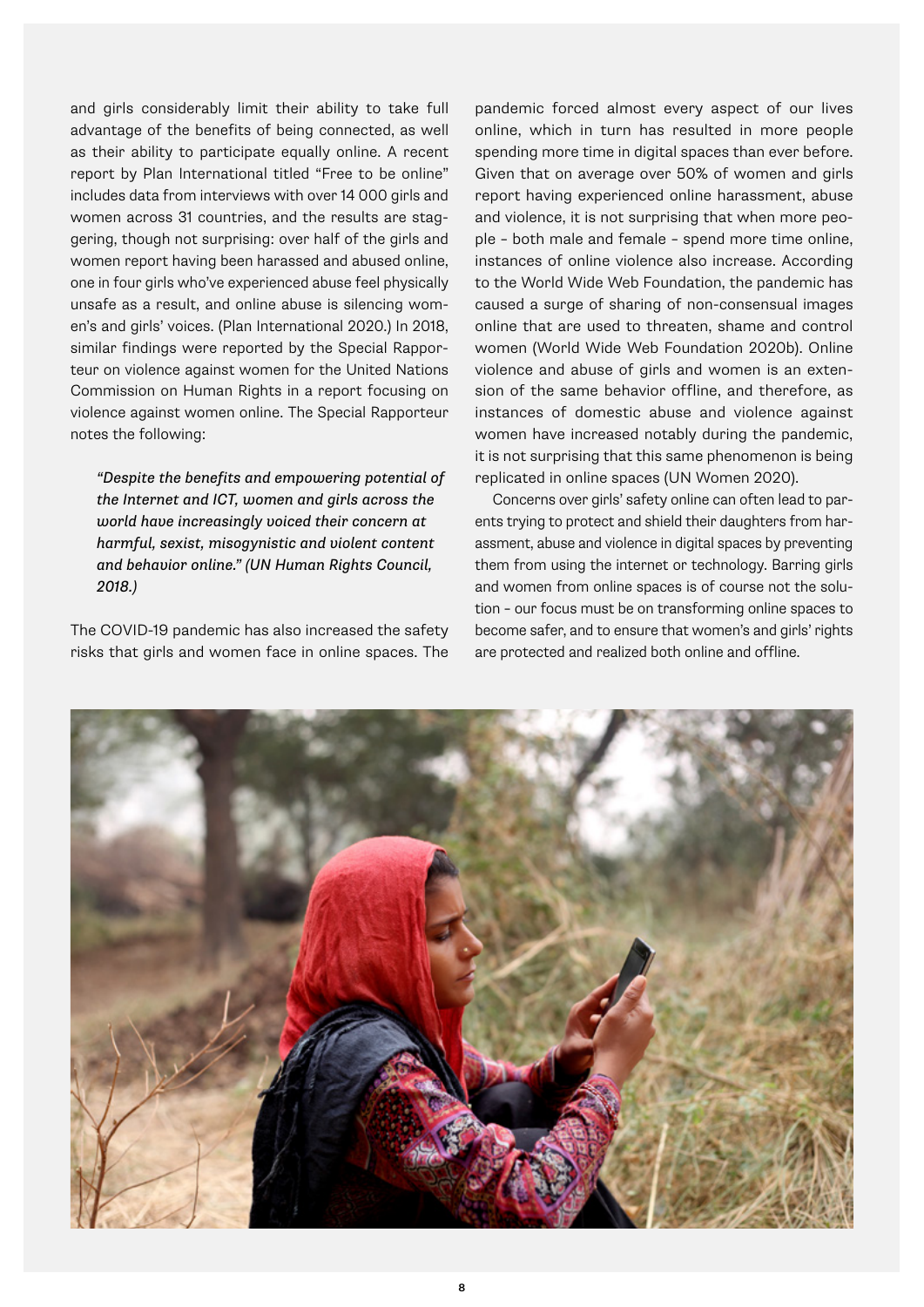#### **Root causes: harmful gender stereotypes**

Behind nearly every barrier preventing girls and women from accessing and benefiting from technology on equal basis with men and boys are harmful and patriarchal norms and gender stereotypes that still restrict the realization of women's and girls' rights, autonomy, participation and empowerment on virtually every aspect of their lives - and there is no app that can fix that.

A pilot project implemented by organization CARE in Uganda revealed that even when women had access to phones, they still were not able to take full advantage of them and some didn't use them at all. The reason? Some of the women could not purchase SIM cards, because obtaining a SIM card requires a government-issued identification, which women lack more often than men. In low- and middle-income countries, 44% of women do not own a government issued identification, compared to 28% of men. (Bill & Melinda Gates Foundation 2020.)

Particularly in traditionally patriarchal societies, it is reasonable to assume that even when women do have access to a phone or even own their own device, their ability to use their phones, add data on their phones, or the content they can access with it is often controlled by the men in their family or community. A research conducted among the Maasai tribe's women in Tanzania in 2018 regarding their use of phones and other technology found that even though most women had access to phones, men still held de facto control over these devices and over how and when women could use them. (Summers, Baird, Woodhouse, Christie, McCabe, Tetra and Peter 2020). CARE reached similar findings during their pilot study in Uganda, where women reported that even if they had a phone, decisions about its use, as well as decisions about how the family's available funds were used, were usually entirely made by men (Bill & Melinda Gates Foundation 2020). A phone does not do much good if women aren't actually allowed to use it, can't purchase a SIM card or add data on their phone plan. Accessibility is therefore not only about whether a device is physically available to women and girls, but also about who holds control over the decisions about its use.

CGAP, a global partnership of more than 30 development organizations, has found that the four most important dimensions of the digital gender divide are: 1) access to handsets; 2) internet connectivity; 3) infrastructure; and 4) literacy and data availability - and that all these dimensions are impacted by gendered social norms. For example, women may be less likely than men to own a handset due to patriarchal attitudes about women and technology. In low connectivity areas, such as rural remote areas, women are less likely to be able to travel from home to an area with better connectivity, and therefore have restricted or no access to reliable data or internet connections. Restricted mobility also negatively impacts women's access to infrastructure, like charging stations or charging agents - resulting in women in remote areas often leaving their phones uncharged and empty for days. (Highet, Salman and Singh 2020.)

Because women's and girls' access both to hardware, such as mobile phones and smart phones, and an internet connection, is more limited compared to men, any initiative that proposes to utilize technology for the promotion of gender equality and women's and girls' rights and empowerment must first and foremost work to dismantle the existing barriers and underlying causes that continue to restrict women's ability to reap the benefits of technology and the internet.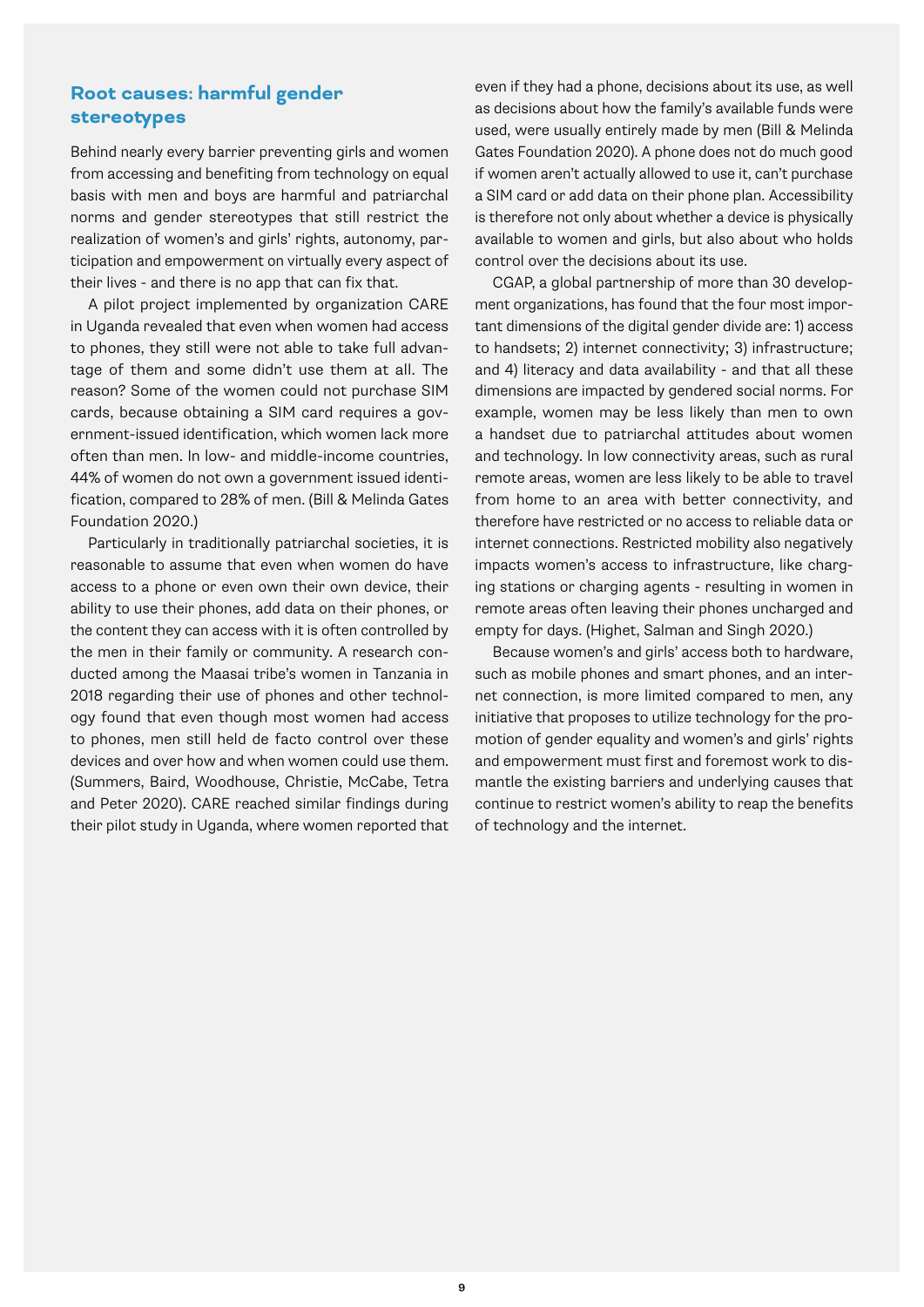### WHY DIGITAL SKILLS MATTER?

#### **Representation and replication of existing biases**

*"Women and girls are naturally agents of change. If we teach one girl to code, she will go on to teach more - we've seen this in our own programs and workshops around the country."*

Kimberly Bryant, Founder and CEO, Black Girls Code

Technology is inherently biased - there is no such thing as "neutral technology" (Lindström 2020). Technology and digital platforms reflect their creators, and when technology and digital platforms are predominantly created by men, they do not adequately reflect the needs, wants, priorities and rights of women, girls or minorities. When girls and women do not see women in the tech field, imagining themselves working in that field is harder. Representation and role models play a huge role in shaping our beliefs and understanding of what is feasible and possible, and what we think others are expecting of us and of our abilities.

When technology is predominantly created by men, the risk of it replicating and reinforcing existing gender biases and stereotypes is greater. In machine learning research, only 12% of the researchers are women (UNESCO 2019). Data has shown that, for example, AI bots and voice assistance programs can promote gender stereotypes. For example, in the U.S., most customer-service providing AI bots and voice assistance tools feature female-sounding voices and names, reinforcing the notion of service people being predominantly female (Chin and Robinson 2020). Voice recognition programs have a harder time recognizing and understanding female and non-white sounding voices than white male voices (Palmiter Barojek 2019). This does not mean that the creators of these technologies include such biases on purpose – but implicit biases are easily coded into the technology and digital tools we use, and one way to minimize this risk is by ensuring that the creators of such technologies represent a diverse range of people from different backgrounds, including all genders.

According to a recent report by OECD, at 15 years of age, on average, only 0.5% of girls aspire to become ICT professionals, compared to 5% of boys (OECD 2018). A study conducted by an events software company in 2018 used facial recognition to scan the images of more than 60,000 event speakers over a five-year period in countries around the world. The majority of the speakers were men, and the gender imbalance was particularly stark in technology events. In internet-focused events, 79% of speakers were male compared to 21% female, and in software-focused events male speakers dominated the stages with a 75% representation. In IT services-focused events, 80% of speakers were male. (Kumar 2018). A European Commission's "Women in Digital Scoreboard" monitors women's participation in the digital economy, and found that in the EU, only 17% of ICT specialists and 34% of STEM graduates are women, and women who do work in the information and communications sector earn on average 19% less than their male peers (European Commission 2019).

Technology is still largely associated with "male traits'' and masculinity, and the belief that being female is somehow incompatible with technical skills, knowhow and pursuits, persists across the world – not just in the global south. These beliefs and stereotypes not only make it harder for girls and women to enter the tech field, but also negatively impact their own perception of their skills and abilities to pursue a career in STEM and participate both as creators and users of technology. (UN Women 2020.) Gender-based stereotypes about skills, such as boys being more skilled in math and science, influence education and career choices of girls, but also impact the retention of women in the tech field, as they must continuously fight to overcome deeply rooted stereotypes and biases (McKinnon and O'Connell 2020).

#### **Access to information and ability to participate**

*"We've heard a lot about the Internet of Things – I think we need an Internet of Women."*

Christine Lagarde, Managing Director, IMF

In a world that is increasingly digital, access to services and information is crucial for the ability to participate in society. For example, many financial services are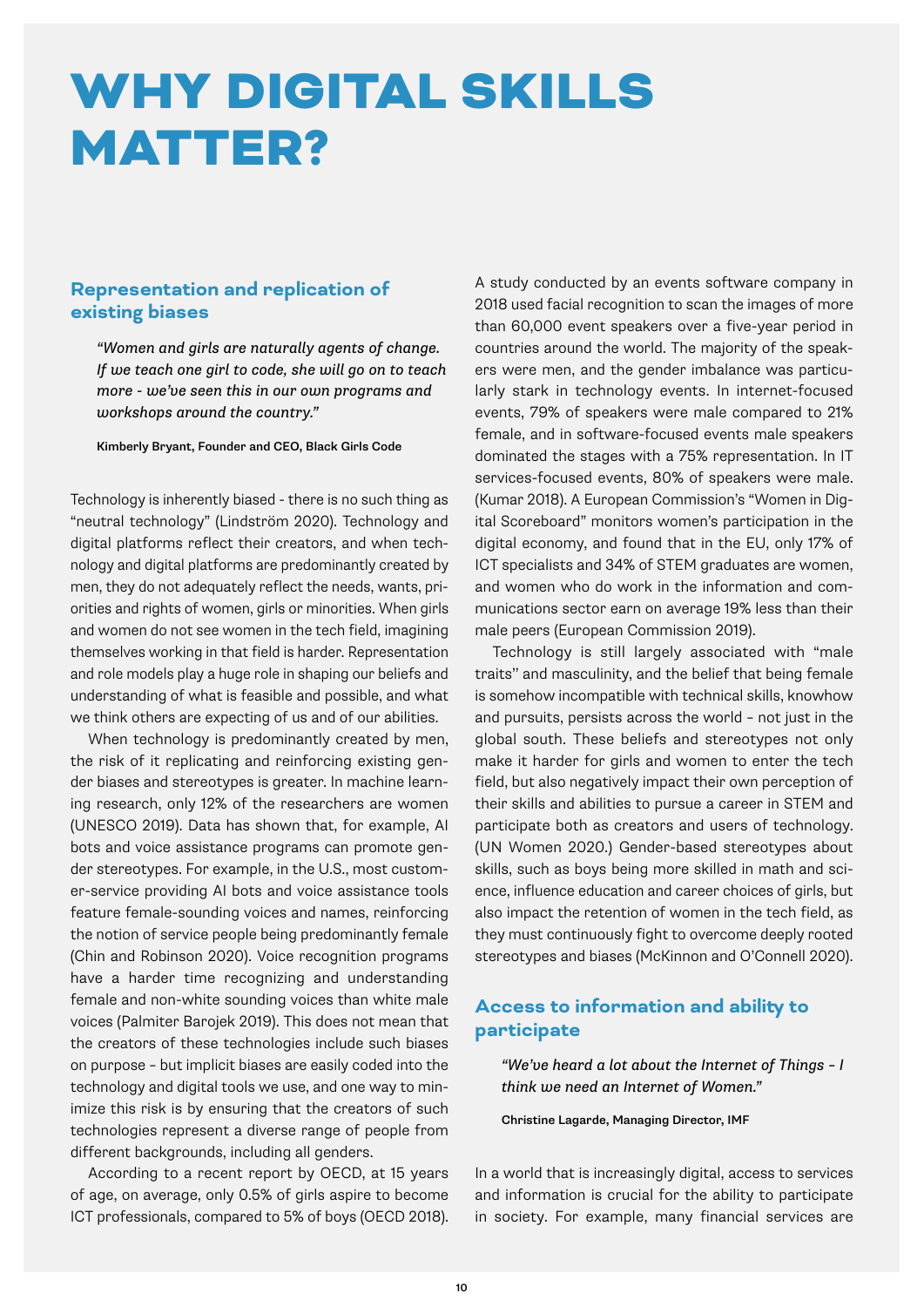

increasingly digital, and financial technology, or so-called "fintech" solutions offer new opportunities and services for those people who've traditionally been considered "unbankable". Women are 8% less likely than men to have access to a formal bank account, and in the developing world the gender differences are even starker (OECD 2018). Fintech and mobile banking services and platforms offer an opportunity for leapfrogging over traditional banking and bridging the gap - but without digital skills and literacy, women will continue to be excluded from being able to take full advantage of such service.

Similarly, especially curing the COVID-19 pandemic, opportunities for political participation, activism, decision making, and influencing have largely moved online. Women's and girls' ability to ensure that their voices are heard in all forums and spaces depends on their ability to be present in online spaces. This not only requires access to devices and an internet connection, but also the ability to take space online without the fear of online abuse or harassment. Everything from political campaigns to rallies to school lessons have moved online, and if women and girls cannot occupy those spaces safely and equally, they will be left even further behind.

#### **Skills for the labor market and economic opportunities**

While there are differing opinions on how automation and AI technologies will impact the future of work, it is clear that digital skills and literacy are increasingly important for employability and economic opportunities in every field of work and for every aspect of life (UN Women 2020b). According to some estimates, 90% of future jobs will include digital components, and many of today's jobs might not exist at all in 10, 15 or 20 years down the line. New jobs will also be created as part of the so-called fourth industrial revolution, most of them requiring technical and digital skills and literacy (Mlambo-Ngcuka 2018).

The COVID-19 pandemic has also underscored the importance of digital literacy and computer skills, and highlighted the stark differences between those who have access to technology in their daily lives and those who don't. But the gap is not only in access, but also in skills and the ability to take advantage of the opportunities technology can provide to improve one's quality of life. According to a recent report by ITU, the digital divide is increasingly reflecting existing skills and education divides amongst populations and the more marginalized groups - for example, women and girls - are falling behind even more. ITU continues to note that education, gender, digital skills and the digital divide are very closely interrelated, and therefore, need to be tackled together. (ITU 2020.) For women to both be able to take advantage of technology to improve their own lives, but to also have the skills and information they need to be competitive in the labor market and meet the needs of the changing economy, ensuring that girls and women have equal access to education, technology, computer labs, skills training, coding classes, and so forth, is absolutely essential.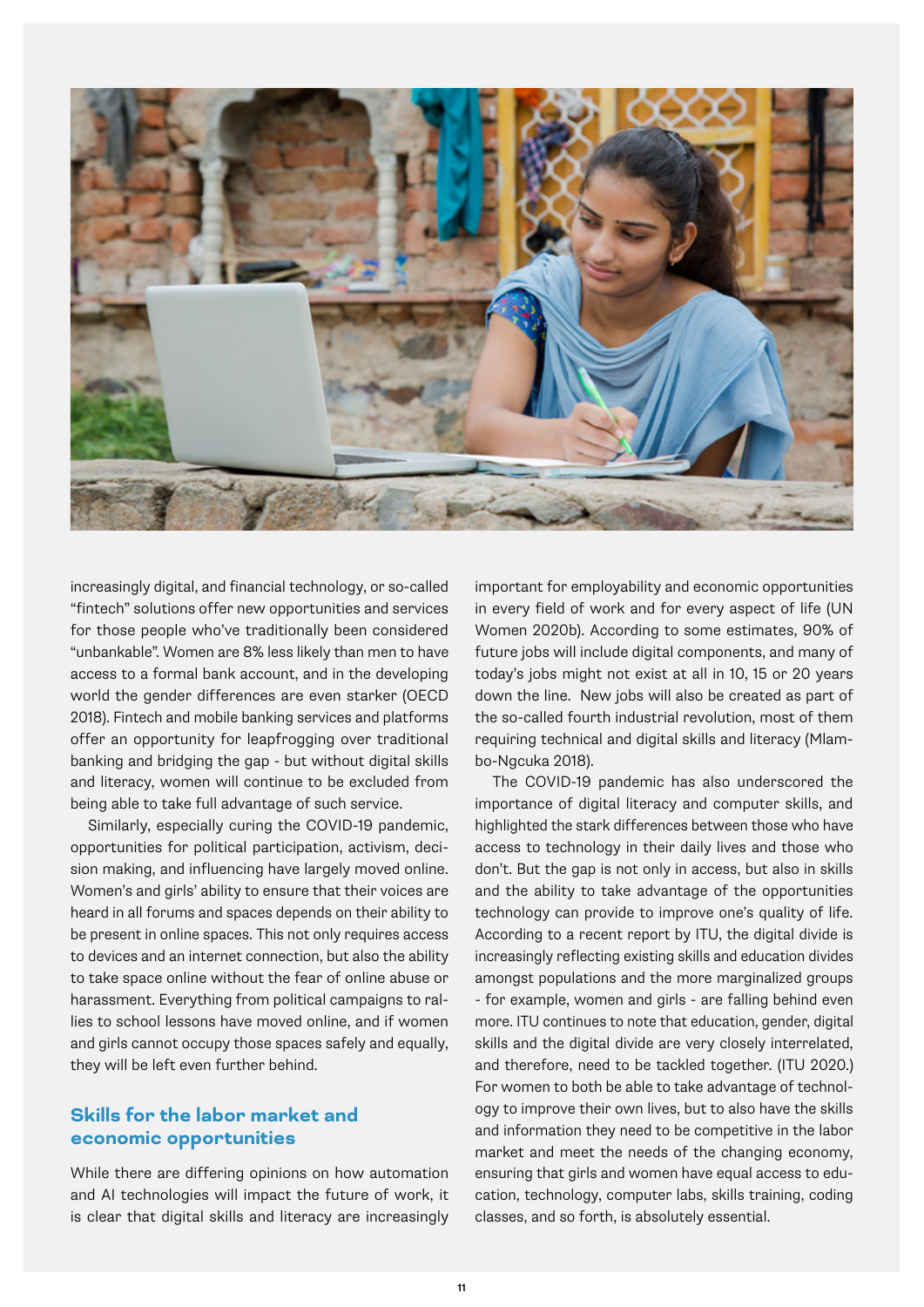# MEANINGFUL CONNECTIVITY – MOVING BEYOND ACCESS

**IN TERMS OF** bridging the digital gender divide, the focus is often on expanding women's and girls' access to smartphone ownership and mobile data, because these are more readily available and easily accessible than, for example, laptops, computers or broadband connections. But even if women have more equal access to mobile data and smartphones, it does not automatically translate to better or sufficient connectivity that enables them to better take advantage of the benefits and promises of the Internet and technology. The World Wide Web foundation and the Alliance for Affordable Internet (A4AI) have done substantial research and produced several tools on how to define and measure "meaningful connectivity". Their definition of "meaningful connectivity" is the following:

*"We have meaningful connectivity when we can use the internet every day using an appropriate device with enough data and a fast connection." (Alliance for Affordable Internet 2020)*

Recent research by The World Wide Web Foundation suggests that in many parts of the world, the gap in basic internet access is smaller than what globally cited figures suggest – but gender gaps reappear when they use a more robust definition of "meaningful connectivity". What this means is while women in many countries are nearing the same access to the internet as men, they are more likely to be experiencing a "second rate connection", which could include slower speeds, and less reliable connection than their male peers. (World Wide Web Foundation, 2020.) A sufficient connection that allows users to take advantage of technology and the

internet to improve their own lives requires more than just a device and any type of connection. According to the Web Foundation, meaningful connection requires four components:

- **1.** Sufficient download speeds to take advantage of the full internet experience
- **2.** an adequate device that allows them to both consume and produce content
- **3.** enough data to use the internet-based applications they require
- **4.** frequent connection

(World Wide Web Foundation 2019.)

Given that women are more likely than men to experience insufficient connectivity, it is important to keep in mind that having internet access is not a sufficient indicator of women and girls being able to properly benefit from the internet – just like having a phone does not automatically mean that women are actually able to and allowed to use the phone freely and without restrictions or monitoring. Programmes that use technology need to take into account not just the availability of data and/ or internet connection, but also evaluate whether the connectivity is sufficient in terms of, for example, speed and reliability. Unreliable, weak and slow connections are often cited as challenges for projects that include using internet-based tools or platforms, especially in remote areas.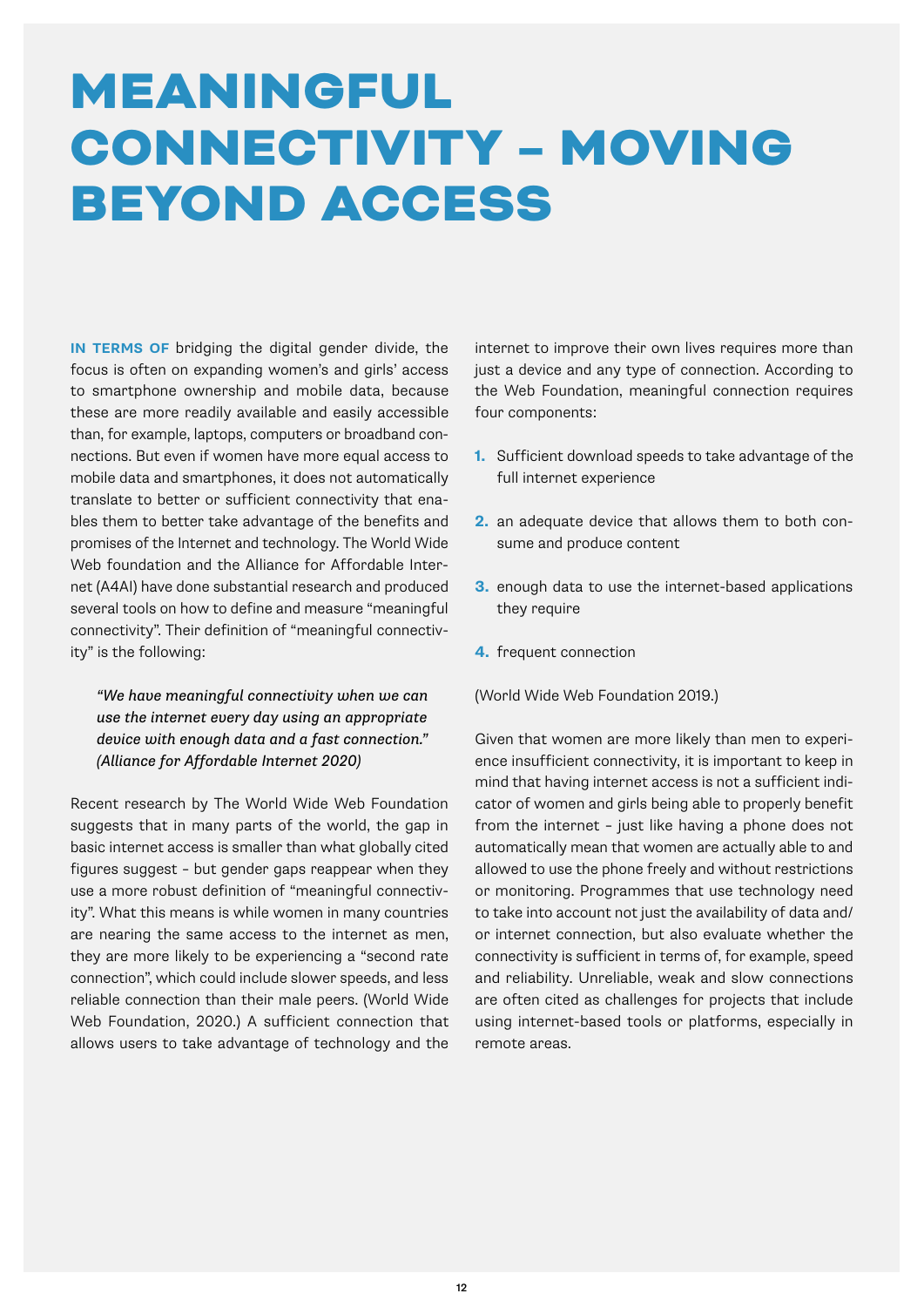# OVERVIEW OF GENDER AND TECHNOLOGY PROGRAMMES

**TECHNOLOGY AND DIGITAL** tools can play many different roles in gender programmes and initiatives. This following list is not an exhaustive overview of all the gender and technology initiatives and programmes implemented by NGOs and CSOs in Finland or globally but is meant to offer a snapshot of the different ways in which technology is harnessed to promote gender equality and women's and girls' rights. The initiatives and programmes are also not scored or ranked in any order of preference or impact. For the purposes of this report, the initiatives and projects have been divided into three different categories depending on what the role and purpose of technology is for the intervention.

Most initiatives are from NGOs or CSOs, but some examples also highlight projects created by independent innovators, for example through hackathons.

**Category A** includes programmes, projects and initiatives where technology plays a lead role in the implementation of the initiative – for example, programmes that include teaching tech skills to girls and women. In such initiatives, technology is the main tool through which an issue is addressed, with a goal of improving a challenge related to gender equality.

**Category B** includes projects where technology plays a supporting role in the programme. This can include, for example, using tools like Ombea to gather data and feedback during an initiative, including a mobile phone/ smartphone service to distribute information as part of a larger initiative, etc.

**Category C** includes projects that use technology or digital tools to bring attention to an issue related to gender equality and girls' and women's rights, and/or highlight a specific challenge or problem.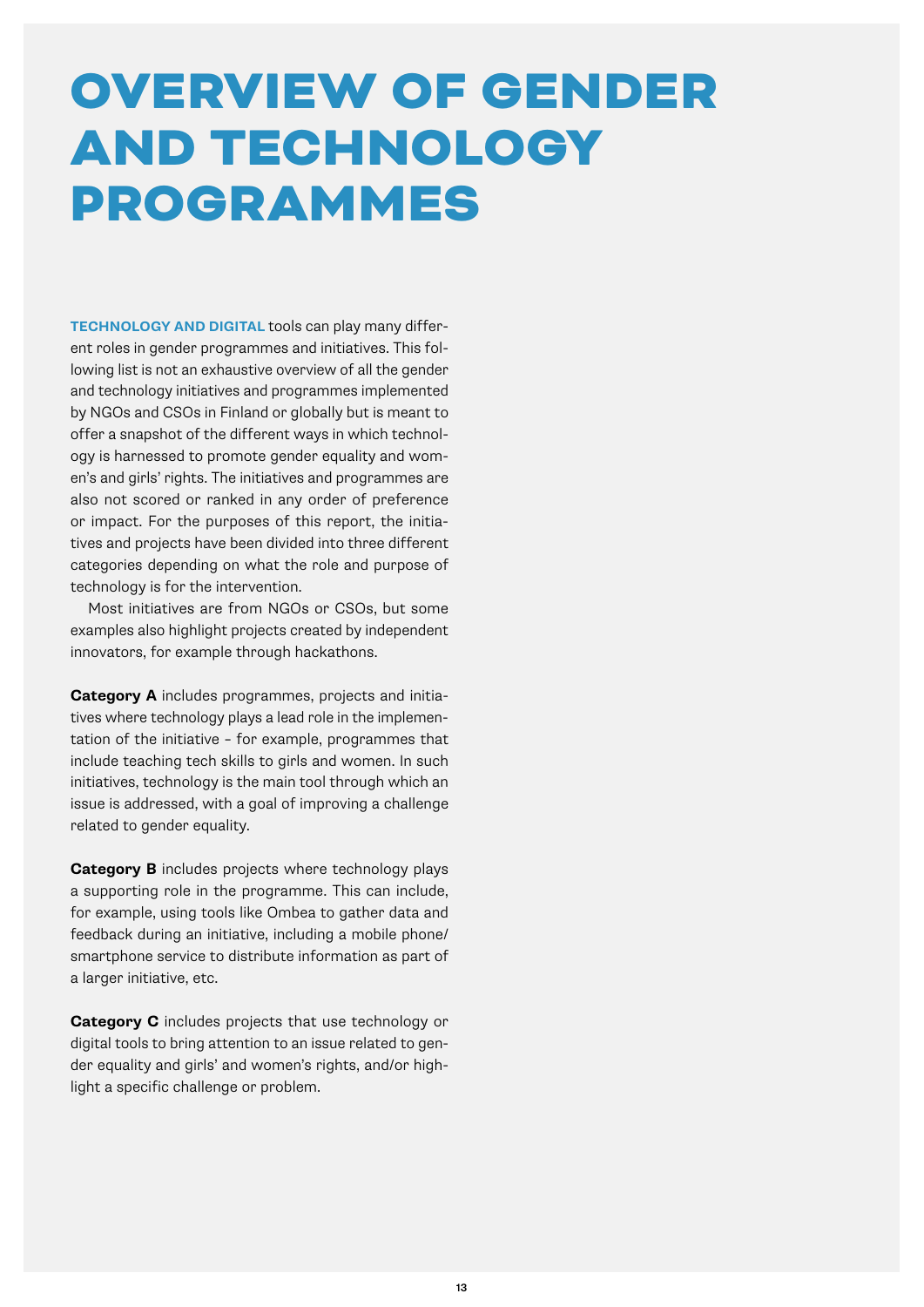### **CATEGORY A: Technology plays a lead role in the programme**

#### **Organization**

Finn Church Aid (Kirkon ulkomaanapu), Finland

#### **Project** Myanmar Artisan Toolkit

**Country** Myanmar

#### **Technology**

Digital learning toolkit for artisans

Finn Church Aid has developed an entrepreneurial training kit together with local partners in Myanmar that provides local artisans with the tools and knowledge they need to overcome common challenges with starting, growing and maintaining a local business selling arts and crafts. Materials are available in digital format in both English and Myanmar and include both theoretical information as well as exercises. The training is available for anyone online, but it has also been implemented as part of the Women Empowerment Livelihood Programme in the Ann township in Rakhine state with 30 young girls participating from 30 different villages. The digital toolkit and training are particularly useful for girls and women, who often face more barriers for establishing and running a business and entering the market, and it has been used in conjunction with women's entrepreneurship and livelihood training in Myanmar.

#### Learn more:

[https://www.kirkonulkomaanapu.fi/ajankohtaista/artikkelit/animaatiovideot](https://www.kirkonulkomaanapu.fi/ajankohtaista/artikkelit/animaatiovideot-levittavat-yrittajyysoppeja-myanmarin-syrjaseuduille/)[levittavat-yrittajyysoppeja-myanmarin-syrjaseuduille/](https://www.kirkonulkomaanapu.fi/ajankohtaista/artikkelit/animaatiovideot-levittavat-yrittajyysoppeja-myanmarin-syrjaseuduille/) <https://www.myanmarartisantoolkit.org/toolkit>

#### **Organization**

UNICEF and Nokia

#### **Project**

Expanding access to the Internet and digital learning materials

**Country**

Kenya

#### **Technology**

Expanding Wi-Fi, digital learning materials

#### **Organization**

UNICEF and Rovio

#### **Project**

Providing girls with digital literacy and tech and life skills

#### **Country**

Senegal

#### **Technology**

Coding skills and digital content creation

UNICEF Finland, UNICEF Kenya and Nokia have implemented a programme in Kenya that aims to increase access to the Internet and digital learning materials in disadvantaged schools to boost learning outcomes. The programme has been implemented jointly with the Kenyan government. The programme has had a specific focus on girls and children with disabilities. As part of the initiative, teachers have received digital skills training to ensure they can use the new tools properly and take full advantage of the Internet and digital learning materials.

Learn more: [First 10 schools connected in Kenya as part of Nokia and UNICEF](https://www.nokia.com/about-us/sustainability/first-10-schools-connected-in-kenya-as-part-of-nokia-and-unicef-shared-value-project/)  [shared value project](https://www.nokia.com/about-us/sustainability/first-10-schools-connected-in-kenya-as-part-of-nokia-and-unicef-shared-value-project/)

Rovio is partnering with UNICEF to implement a programme in Senegal that aims to give a second chance to the most vulnerable adolescent girls in and out of school through teaching them basics of digital skills including coding and digital content creation, while learning about innovation, social entrepreneurship and life skills. The project has also involved Rovio employees providing educational videos to support the programme goals.

Learn more: <https://www.unicef.fi/yritykset/kumppanimme/rovio/> <https://www.youtube.com/watch?v=phV9qPs7cWs>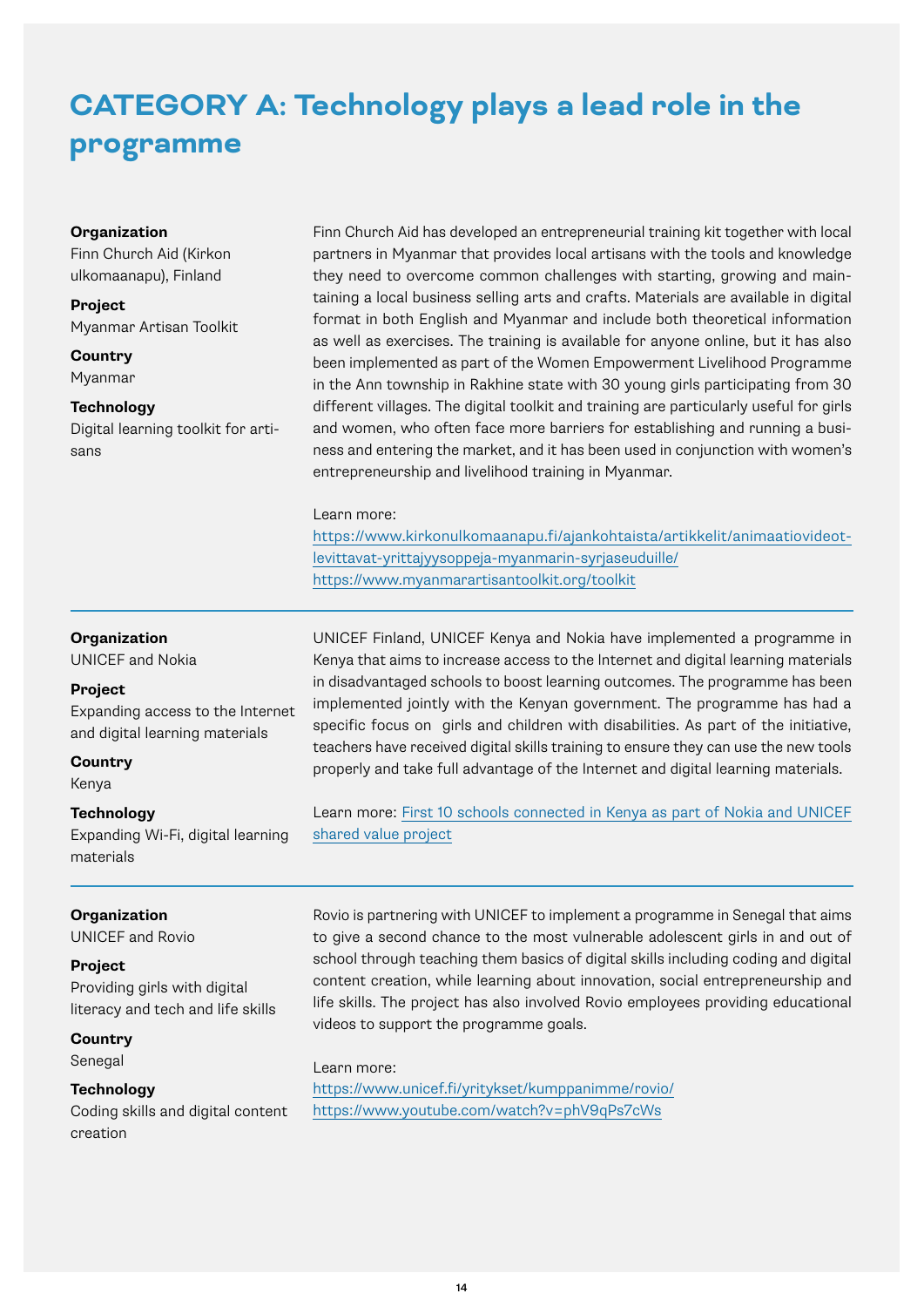UNICEF

#### **Project**

Shnet-mobile application for sexual and reproductive health information

#### **Country**

Kosovo

#### **Technology**

Smartphone app

"Shnet" means "health" in Albanian, and the Shent-mobile application provides sexual and reproductive health information and the "the-birds-and-the-bees'' talk for young people in Kosovo. It is also the first app of its kind in the Albanian language. Shnet was developed by a young Kosovian woman who participated in a social innovation initiative called UPSHIFT, a programme implemented in over 25 countries to build transferable skills and empower young people to identify and create entrepreneurial solutions to address challenges in their communities.

Learn more:

<https://blogs.unicef.org/blog/birds-bees-now-shnet/>

More about UNICEF's Upshift initiative: [https://www.unicef.org/innovation/](https://www.unicef.org/innovation/upshift) [upshift](https://www.unicef.org/innovation/upshift)

#### **Organization**

HarassMap, Egypt

**Project** HarassMap

**Country of implementation** Egypt

#### **Technology**

Crowdsourced reporting and mapping tool for sexual harassment

HarassMap is a volunteer-based initiative that started in 2010, when local activists first developed it to spark conversation about the issue of sexual harassment and catcalling to break the taboo around this issue. The online platform, which allows women to anonymously report instances of harassment they encounter and pinpoint the location of the incident on a map, gathered 200 reports during its first year - and doubled the number of reports during its second year. (Singh 2018.)

Learn more:<https://harassmap.org/en/>

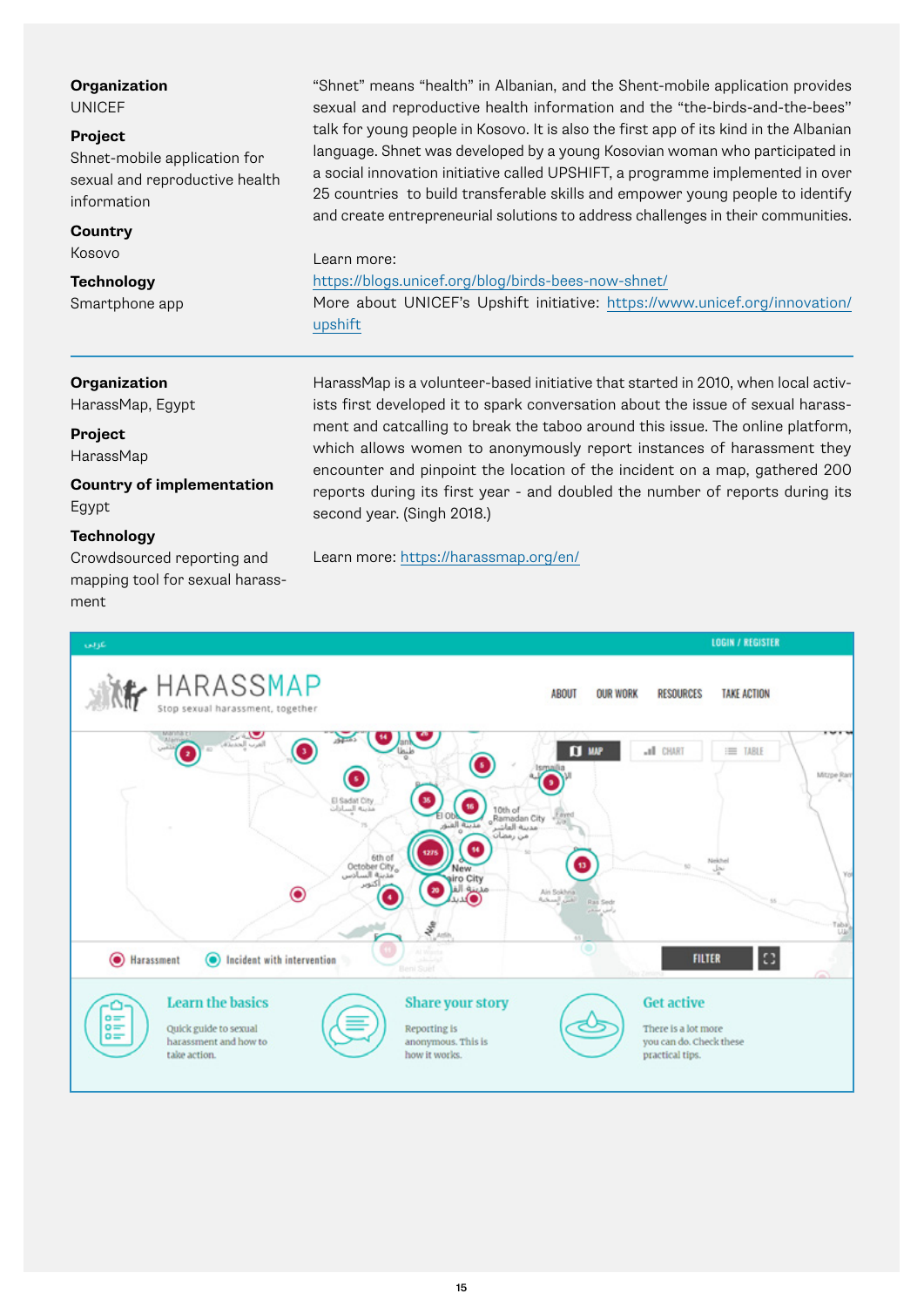Feminist Approach to Technology, India

#### **Project**

The Jugaad (Innovation) Lab for Girls

#### **Country**

India

**Technology** STEM lab

#### **Organization**

Plan International

**Project** Maru Chatbot

**Country** Global

**Technology** A feminist chatbot The Jugaad Lab is a STEM lab for girls that allows them to explore the world of electronics and everyday science by working with tools, assembling circuits and doing science experiments. Girls are encouraged to try and fail, to make and break stuff to understand how things work, and to "make mistakes fearlessly". Currently, 44 girls between ages of 10 to 15 in the New Delhi area have been enrolled and the project has shown signs of changing existing stereotypes among community members and parents regarding girls and technology.

Learn more[: https://www.fat-net.org/main-programs/jugaad-innovation-lab-girls](https://www.fat-net.org/main-programs/jugaad-innovation-lab-girls)

Maru, which means 'cloud base' in Sesotho, a language spoken in South Africa, is a new anti-harassment chatbot developed by young people for young people. It was created in collaboration between Plan International and technology collective Feminist Internet.

Maru supports women and girls who face harassment, abuse and violence online by giving concrete suggestions and information from experts and activists about things like reporting mechanisms, links to resources and tips on how to keep yourself safe online. The chatbot was developed through multilingual workshops with young female activists around the world, bringing together girls and women from Benin, Ghana, South Africa, Cameroon, Nepal and Germany. (Plan International 2020b.) Maru was created using feminist design principles, which guide the design process to be inclusive, sensitive, reflect on biases that might exist among the creators, ensure Maru represents global perspectives, and consider barriers users may face in accessing and using Maru, among others (Feminist Internet and Plan International 2020).

Learn more:<https://maruchatbot.co/>

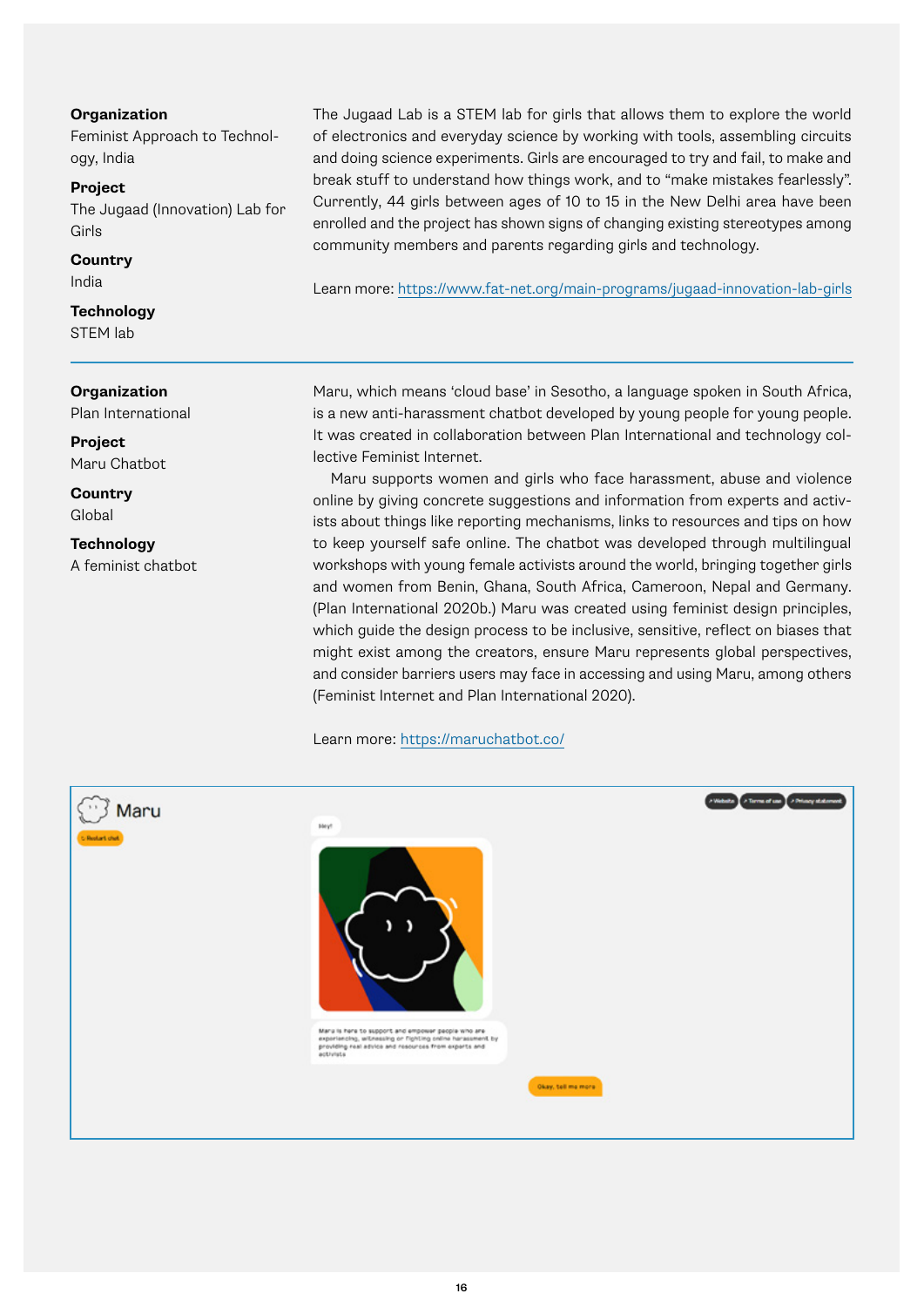UN Women

**Project** Buy from Women

**Country** Multi-country

#### **Technology**

A digital e-commerce platform to provide women farmers with access to climate-smart agricultural information and services

#### **Organization**

UN Women and World Food Programme

**Project** Building Blocks

**Country** Jordan

**Technology** Blockchain

#### **Organization**

Plan International

**Project** Block by Block

**Country** Vietnam

**Technology** Minecraft

[Buy from Women](https://www.buyfromwomen.org/) is an open-source supply chain system that connects women farmers to information, finance and markets. This project, launched by UN Women, simultaneously addresses the structured barriers faced by women farmers, and leverages ICTs to accelerate results. The digital platform is multi-language and multi-currency, mobile enabled, cloud-based and open source, combines low tech hardware with high end software, and provides real-time dashboards and reports. Users can access information related to farming and crop health; market prices for specific products; connect with local and global supply chains; and build a digital track record and credit profile to increase women's access to finance.

Learn more:<https://www.buyfromwomen.org/>

UN Women and the World Food Programme (WFP) are taking advantage of blockchain technology to assist Syrian refugee women participating in UN Women's cash for work programmes at the Za'atari and Azraq refugee camps in Jordan. A Syrian woman will scan her eye to request cash back at WFP-contracted supermarkets. This will link to her account on the blockchain, and the amount of the cash distribution is automatically sent to Building Blocks. The fact that UN Women and WFP validate each other's transactions through a common blockchain network, results in improved security and accountability. There are also opportunities for cost and risk reduction, as well as increased harmonization of aid efforts.

Learn more: [UN Women and World Food Program blockchain pilot](https://www2.unwomen.org/-/media/field office jordan/images/publications/2021/blockchain pilot project/un women-wfp blockchain pilot project for cash transfers in refugee camps jordan case study.pdf?la=en&vs=1403)

In 2017, Plan International and UN Habitat brought together Plan's "Safer Cities" project that aims to make cities and urban areas safer, more inclusive and more welcoming for everyone, especially girls and women - and UN Habitat's "Block by Block" project, a collaboration with the gaming company Mojang who is the creator of the hit game Minecraft. (Block by Block 2020.)

Plan International and Block by Block implemented the project with a group of young girls between ages of 13 and 16 in the Kim Chung commune in Hanoi, Vietnam. The participants identified ways to make their community safer, more inclusive and more welcoming particularly for girls and women, and after a basic training in how to use Minecraft, used the game to design and implement their ideas in a 3D game model of their own community, built inside the game. Once their models were finished, the participants presented their suggestions to a group of local level decision makers representing different branches of government. Their suggestions included adding more lights to dark or dimly lit areas where the girls felt unsafe walking, adding emergency phones in places that are known to be hotspots for harassment, and building a fence around a dangerous canal. At the end of the presentation, local level decision makers publicly committed to implementing some of the changes suggested by the participants in their Minecraft designs.

Learn more: [https://plan-international.org/blog/2017/04/building-safer-hanoi](https://plan-international.org/blog/2017/04/building-safer-hanoi-girls-minecraft)[girls-minecraft](https://plan-international.org/blog/2017/04/building-safer-hanoi-girls-minecraft)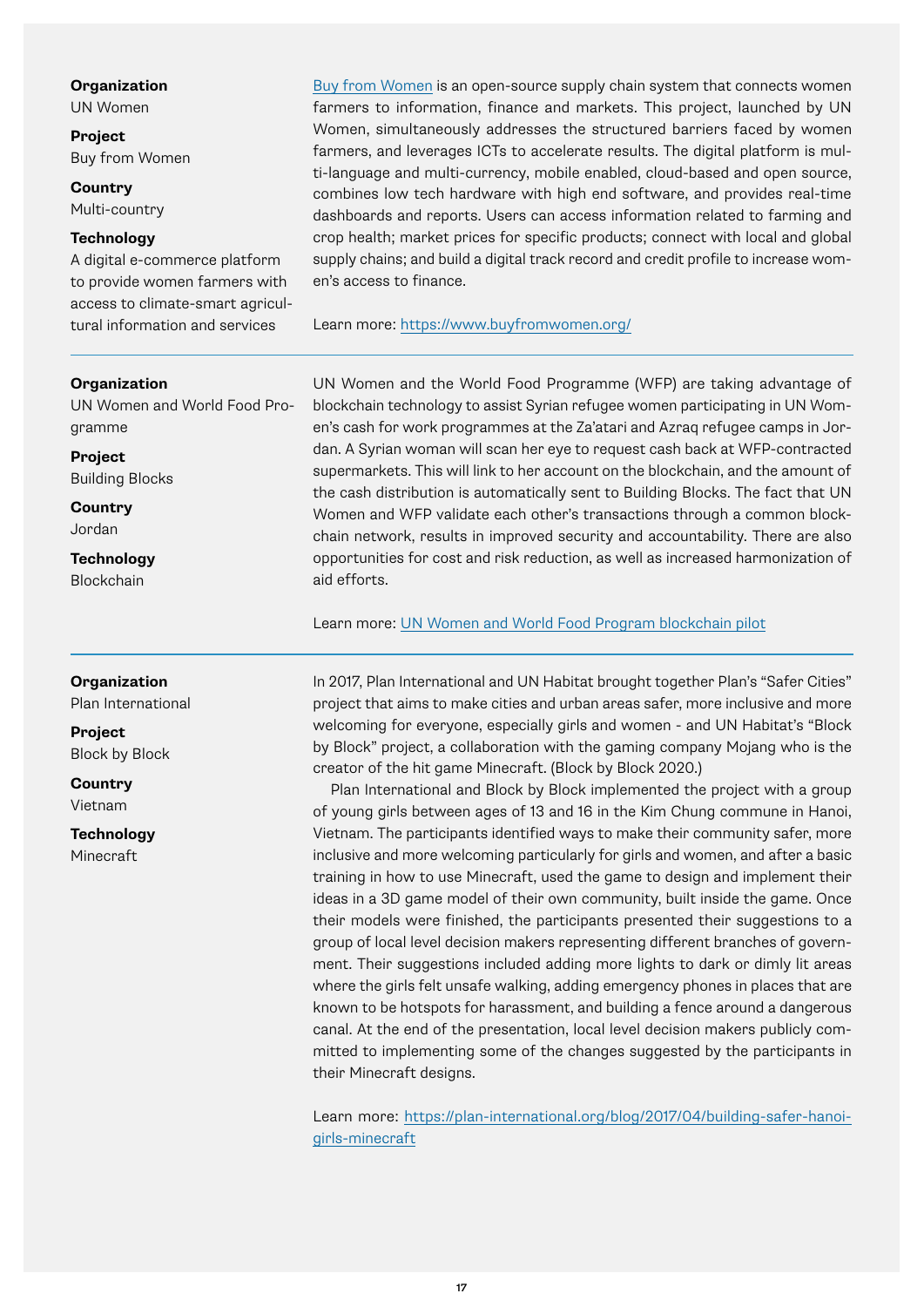Plan International Timor Leste and Marie Stopes

**Project** Reprodutiva

**Country** Timor Leste

**Technology** Smartphone app A health app called "Reprodutiva" was launched in Timor Leste to breath taboos around sexual and reproductive health, share crucial information about these issues with particularly young people, and encourage young people to ask questions and seek reliable information about topics related to sexual and reproductive health and rights. Focus is on helping and supporting girls in avoiding unwanted early pregnancy and early marriage. Reprodutiva was created jointly by Plan International and Marie Stopes, an organization with expertise in sexual and reproductive health.

Learn more: [https://plan-international.org/case-studies/strong-girls-today](https://plan-international.org/case-studies/strong-girls-today-powerful-women-tomorrow)[powerful-women-tomorrow](https://plan-international.org/case-studies/strong-girls-today-powerful-women-tomorrow)

#### **Organization**

Maternity Foundation, Denmark

**Project** Safe Delivery App

**Country** Global

#### **Technology**

Smartphone application

The Safe Delivery App is a smartphone application created and launched by Danish development organization, Maternity Foundation. It provides skilled birth attendants with direct and instant access to evidence-based and up-to-date clinical guidelines on Basic Emergency Obstetric and Neonatal Care. The app features easily understandable animated videos, action cards and drug lists, and can support healthcare workers even in very remote areas. It is currently being used across sub-Saharan Africa and South-East Asia.

Learn more:<https://www.maternity.dk/safe-delivery-app/>

# $=$ SAFE DELIVERY APP THE SAFE DELIVERY APP .<br>Ing skilled birth attendants to provide a safer birth<br>for mothers and newborns, everywhere.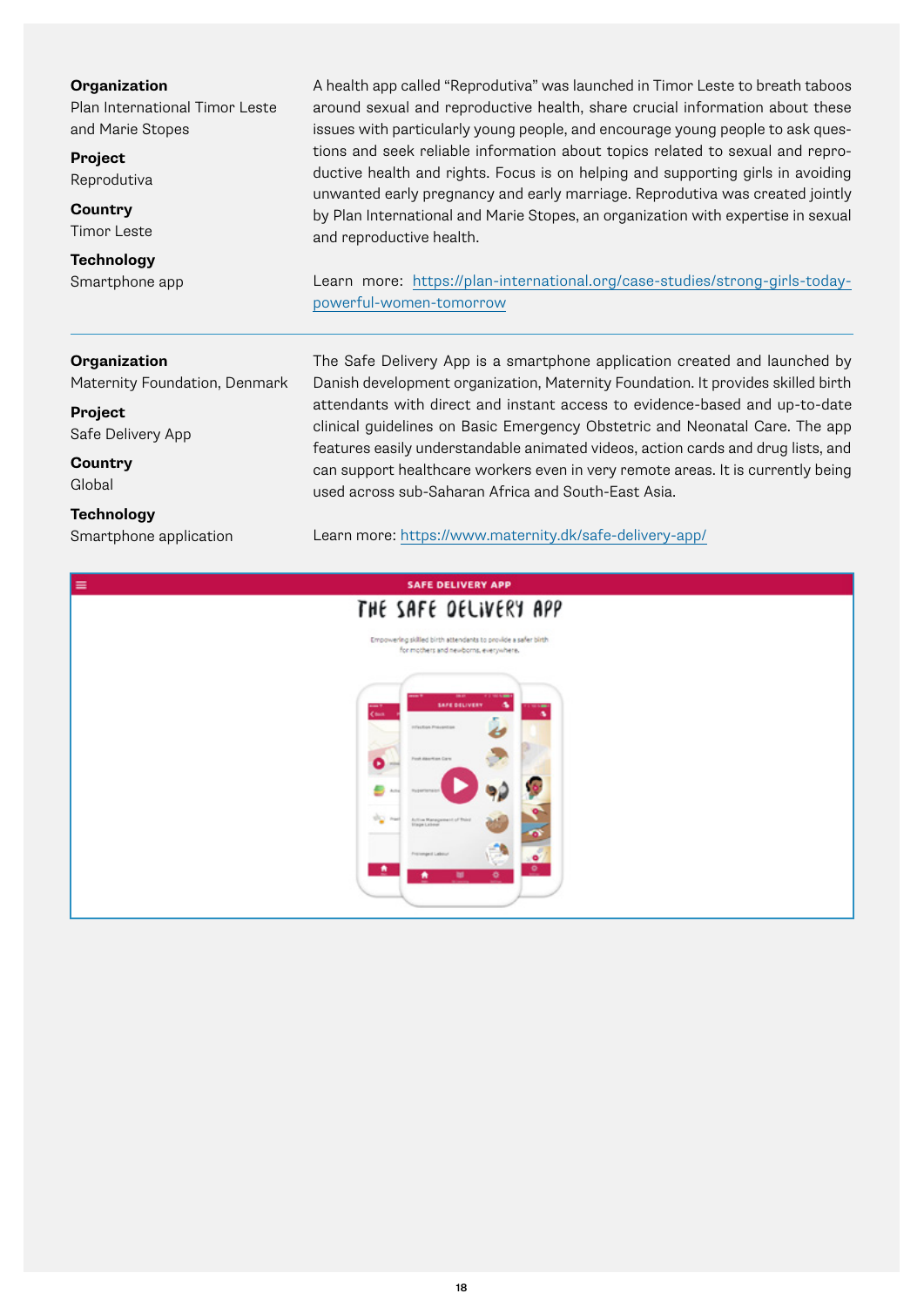### **CATEGORY B: Technology plays a supporting role in the project**

#### **Organization**

International Solidarity Foundation (Solidaarisuus RY), Finland

#### **Projects**

Somaliland: Community-driven FGM abandonment and Women Empowerment (implemented by NAFIS and Candlelight), Preventing sexual and gender-based violence and supporting women's economic role (implemented by SOYDAVO)

Kenya: Preventing violence against women in Kisii county (implemented by CECOME) and Preventing FGM in Nyamira county (implemented by Manga Heart)

**Country of implementation**

Somaliland and Kenya

#### **Technology**

OMBEA audience response system and interactive voice response system, SMS, social media

International Solidarity Foundation is utilizing OMBEA audience response system and interactive voice response system (IVR), as well as social media tools and SMS, in several of their projects in Somaliland and Kenya as a way to gather and analyze data and feedback from participants and for reaching people more efficiently during COVID-19. OMBEA is used in connection with their FGM abandonment and women's empowerment programme and prevention of sexual and gender-based violence programme in Somaliland, and in conjunction with programmes that aim to prevent FGM and violence against womena and girls in Kenya. In Kenya, the organization is also utilizing SMS, Facebook live videos and video illustrations for awareness-raising on gender-based violence, FGM and COVID-19.

Implementing organizations have found that social media channels are an effective way to reach communities, particularly during a pandemic when movement is restricted. However, there is a lack of feedback especially on the SMS platform, and having connection (data, cell phone service) has also been an issue in certain areas. Using OMBEA has significantly contributed to the quality and ownership of the data as well as efficiency of the data collection. The use of IVR has been introduced recently, so there are no results to report on the efficiency of that yet.

#### **Organization**

World Vision Finland and World Vision Global

**Country of implementation** Kenya, Sri Lanka, Indonesia

#### **Project**

WASH/Clean Water through Solar Water Solutions

World Vision has a partnership with a Finnish company, Solar Water Solutions, to provide clean water purified from sea water and ground water through a solar-powered water cleaning solution. This project has been implemented in partnership with World Vision Finland and Solar Water Solutions in the Tseikuru village in Kenya, where it has reduced both the time used for fetching water as well as the cost of water notably. Additionally, World Vision has also forged a broader partnership with the same company in the Asia-Pacific Region.

World Vision uses technology to support many of the initiatives and projects they are implementing. For example, a project focusing on preventing and ending FGM/C includes a service where a girl/woman can send a text message when they feel they are at risk of FGM/C and receive support and information about what they can do to protect themselves.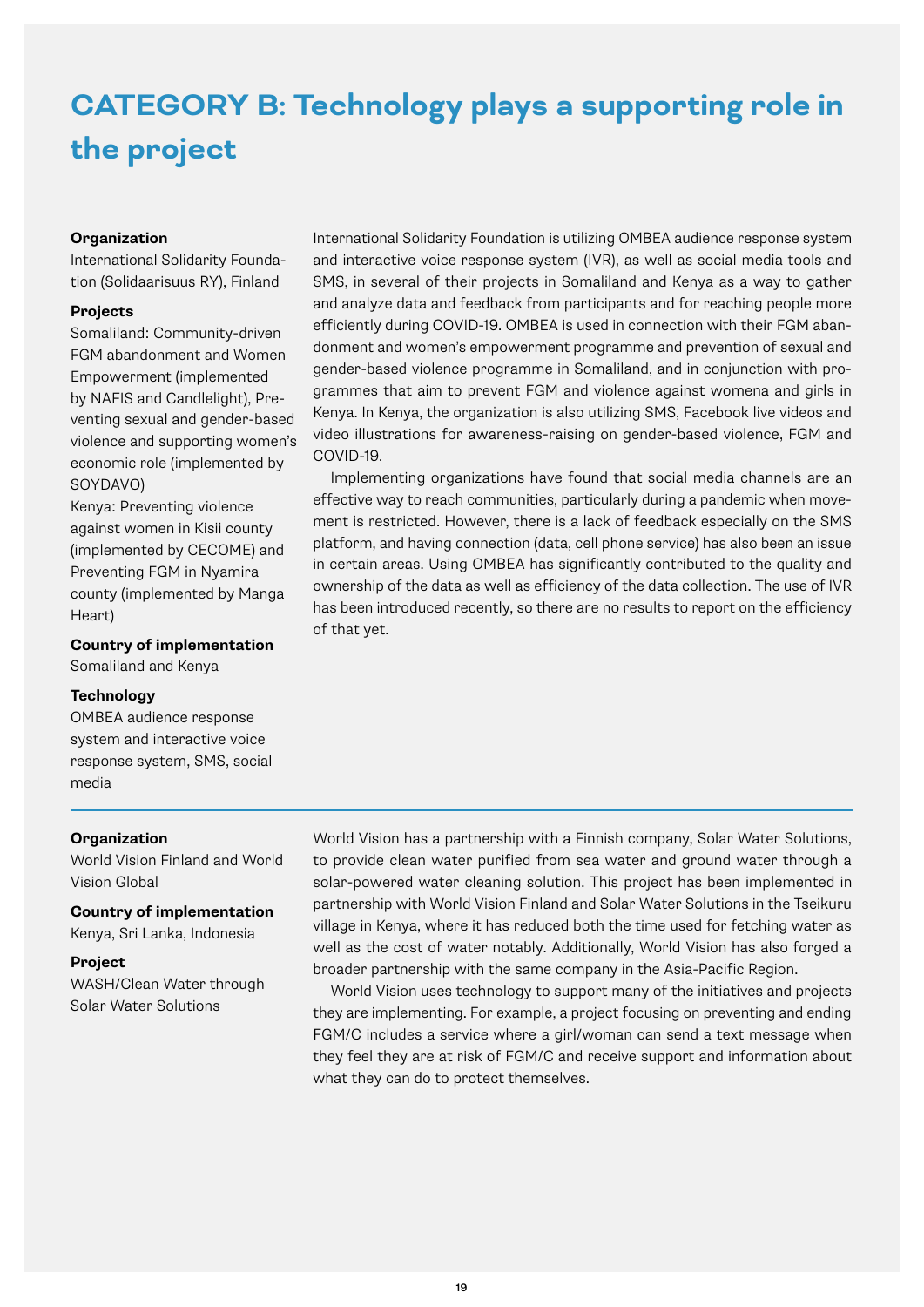Crisis Management Initiative (CMI), Finland

#### **Country of implementation** Yemen

#### **Project**

Women's Involvement in the Yemen Peace Process

Since 2011, CMI has been implementing a programme on women's meaningful participation in the Yemen peace process, and in decision making processes more broadly. The project also aims to strengthen the internal structures of, and mechanisms for inclusion of women in, political parties through dialogue, as well as supporting the role of tribal women in local peacemaking. The initiative has been using technology to support its effectiveness and impact, as well as to organize, prioritize and analyze data and findings.

With the support of Inforglobe (now Inclus), a company providing software for participatory analysis and decision making, the project used digital tools to support a workstream aimed at advancing women's role in the peace process. This included a prioritization exercise, where stakeholders came up with 60 recommendations for how to best support inclusion and participation of women in the Yemen peace process. Then Inforglobe's prioritization tool was used to identify the top six recommendations, which were assessed against two criteria: importance and urgency. In between the different meetings held there were follow-ups, where a link to an assessment survey, and a survey on the National Dialogue outcomes, was shared after the meeting through an established WhatsApp group and by email, to feed into the design of the next steps in the process.

While the use of technology facilitated the project, some challenges were also identified. For example, unreliable and weak Internet connections and electricity outages posed challenges especially during remote workshops where technology was used, and some participants had hesitations to engage in the workshops virtually. With some participants, for example tribal leaders, meeting in any other way than face to face may just not be feasible, no matter what technological solutions are available. The organization also realized that more time should have been spent to familiarize the participants with the use and application of the digital tools when multicriteria analysis was conducted in dialogue meetings, and that in the future, it is advisable to assign more time for such preparatory work. On a very positive note, as a result of CMIs workshops where the digital tool was utilized, local decision makers and women's groups have also requested CMI to conduct similar exercises using the same tools within their groups. In some instances, the availability of digital tools for communication purposes has also facilitated women's ability to participate in these processes. In some more traditional tribal networks, women would need a male chaperone to participate in workshops and events physically, but when participating virtually, a chaperone is not required. Offering virtual communication and participation opportunities therefore provides women with more opportunities for participation. On the other hand, though, unreliable Internet connections also caused some participants to be left out, as they were not able to join in due to connectivity issues. CMI has, however, addressed this issue by providing access to the internet to key stakeholders, including women.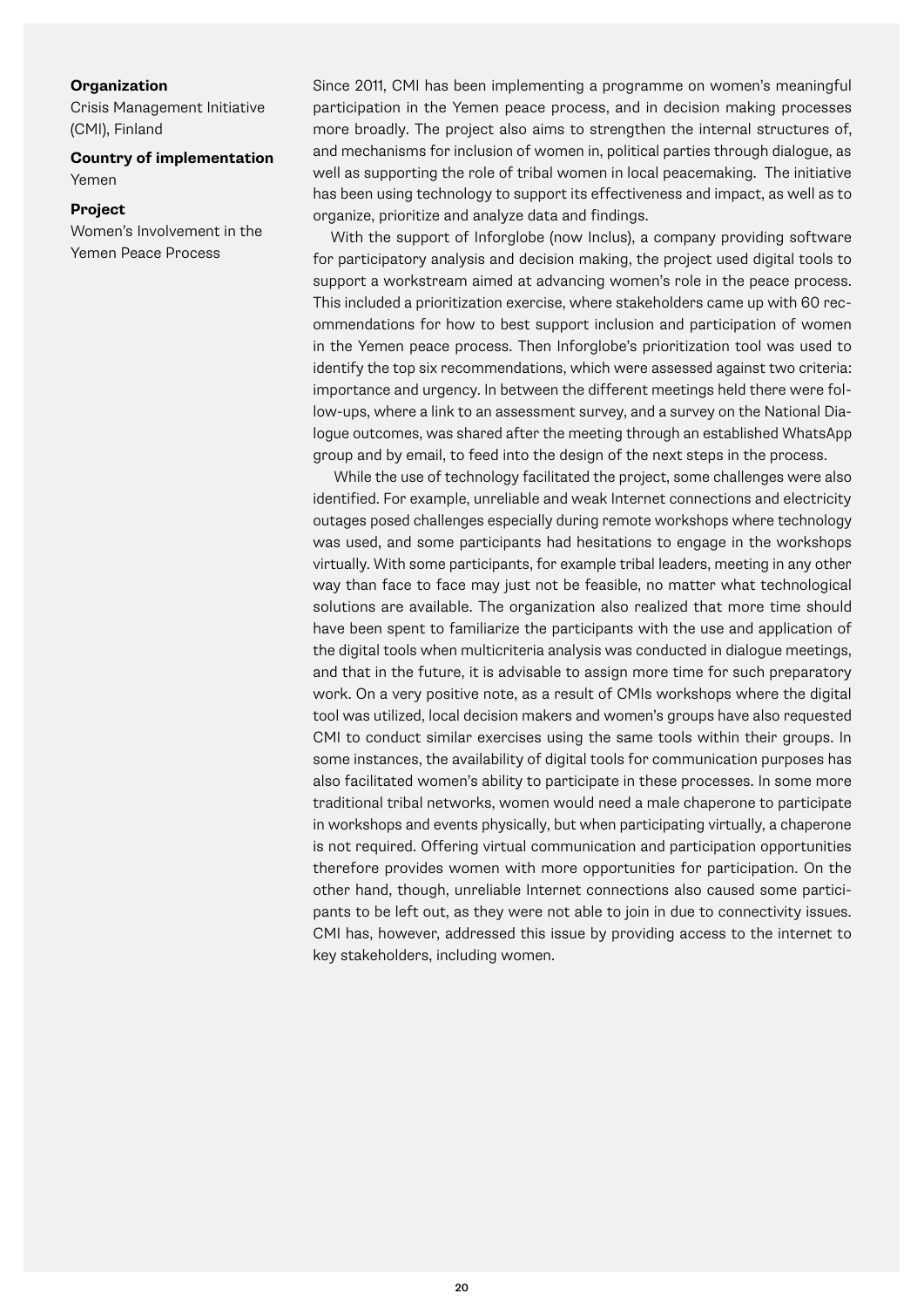### **CATEGORY C: Technology is used to bring attention to an issue related to gender equality and girls' and women's rights, and/or highlight a specific challenge or problem**

#### **Organization**

Plan International Finland and Samsung

**Country** Global

**Project** SheBoard

In 2017, Plan International Finland released an initiative titled "Sheboard" - the keyboard for boosting girls' confidence. Sheboard, developed in collaboration between Plan International Finland and Samsung, is an Android app that uses predictive text, and suggests certain kinds of words to autofill sentences that refer to girls and women. The app might, for example, suggest replacing the word "princess" with a word like "achiever", "strong", "capable"; or "pretty" with "smart" or "successful". While the app itself won't resolve the issue of gender stereotypes or harmful gender norms, the goal is for the app to work as a conversation starter, and to help people understand and realize how words and language can have a profound impact on how girls (and boys) view themselves, what kinds of traits and skills they perceive themselves to have, and what opportunities and possibilities they see for themselves in the society - for example in terms of what they want to study or in which industry they wish to work in. (Plan International 2017)

Learn more: [https://plan-international.org/smashing-gender-stereotypes](https://plan-international.org/smashing-gender-stereotypes-sheboard-app)[sheboard-app](https://plan-international.org/smashing-gender-stereotypes-sheboard-app)

#### **Organization**

Emmanuel Kateregga, Rachel Achen, Nurah Nantume, Jingo Kisakye, Joshua Okello and Gitta Brian (young Ugandan innovators)

**Country** Uganda

**Project** SafePal app

#### **Organization**

Girl Rising India Foundation

**Country** India**/**Global

**Project** Girl Rising game

The SafePal app enables its users to report instances of sexual violence anonymously, allows them to access information about available services for victims, and helps them in contacting a service provider. The app was created during a #Hack4Youth hackathon organized by UNFPA Uganda and Reach a Hand Uganda, in collaboration with Massachusetts Institute of Technology (MIT) and Sana Mobile. The app and web platform are available for anyone, but the service is particularly meant for young girls and women who face a notable risk of sexual harassment and abuse in Uganda, and due to stigma are often discouraged from reporting it.

Learn more: [https://uganda.unfpa.org/en/news/ministry-gender-launches](https://uganda.unfpa.org/en/news/ministry-gender-launches-mobile-app-strengthen-reporting-sexual-violence-and-dissemination)[mobile-app-strengthen-reporting-sexual-violence-and-dissemination](https://uganda.unfpa.org/en/news/ministry-gender-launches-mobile-app-strengthen-reporting-sexual-violence-and-dissemination)

Girl Rising was originally an award-winning firm that followed nine girls around the world on their journey to fight for their education. The film was turned into a digital game, built in partnership between the Girl Rising India Foundation and telecommunications company Vodafone. The game uses the stories of the film as its basis and leads players through a gamified journey of what it takes for a girl to attend school and get a proper education. The game leverages the popular Match 3 game format, and aims to create awareness about gender bias, offer concrete steps that everyone can take to promote girls' rights, and inspire people to act. It is available for the Android operating system.

Learn more: https://www.girlrising.in/mass-media-and-public-awarenesscampaigns/#grgamesection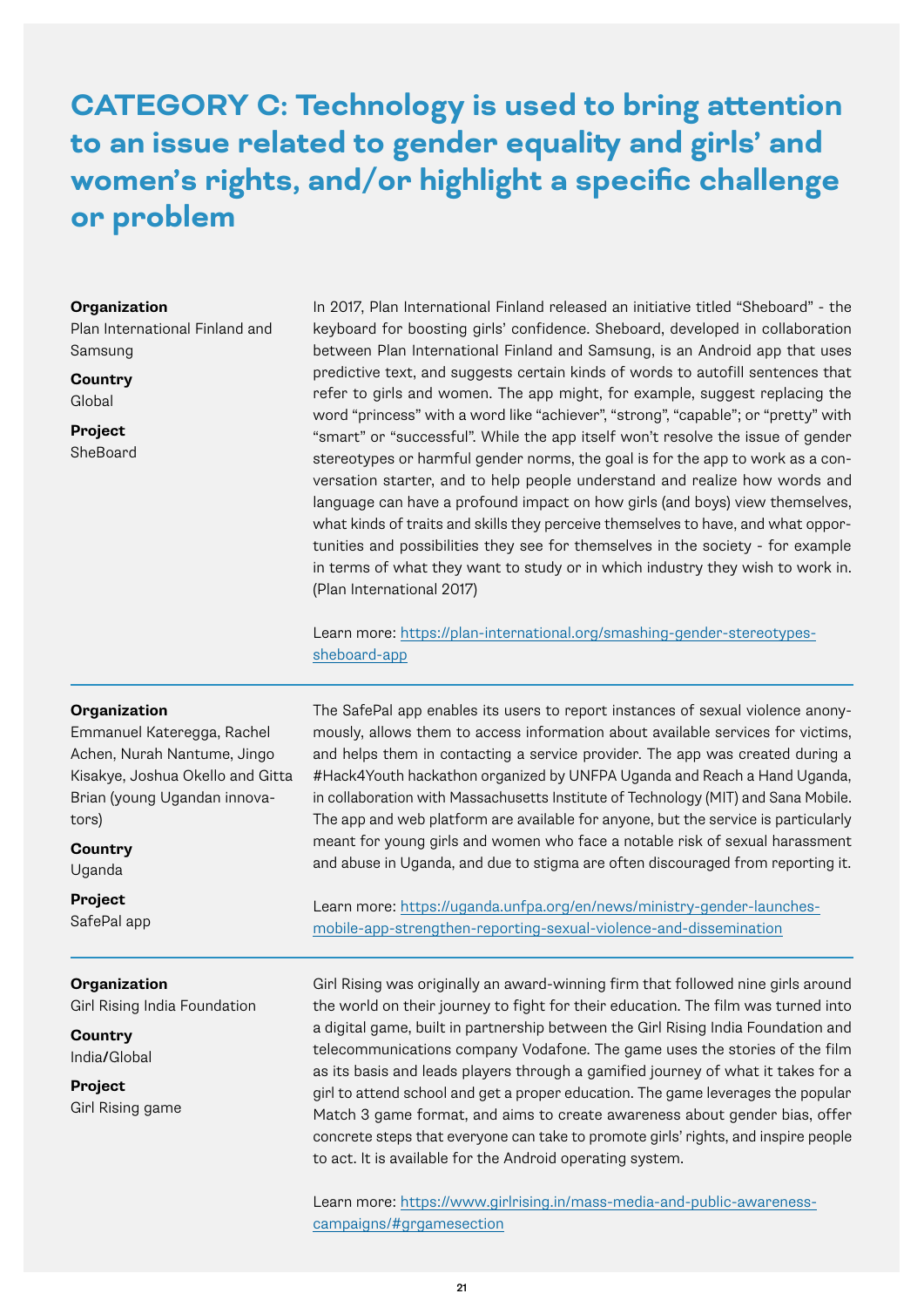Lulu Labs, Denmark

**Country** Global

**Project** Lulu's Journey

Lulu Labs is a Danish game studio that creates games for humanitarian causes. Lulu's Journey is a digital game that teaches girls and women about menstrual hygiene. While the game's target audience are girls and women between the ages of 10 and 24, it can also be used to introduce boys and men to these topics. It also includes information about sexual and reproductive health, and it has a feature that works similarly to the viral game "Candy Crush", but instead of candy, the player is playing with menstrual cups and menstrual pads. The game's prototype was originally tested in Kenya, but it can be adapted and translated to any context. It is currently available for the Android operating system.

Learn more:<https://lululab.org/educationalgames/lulusjourney>

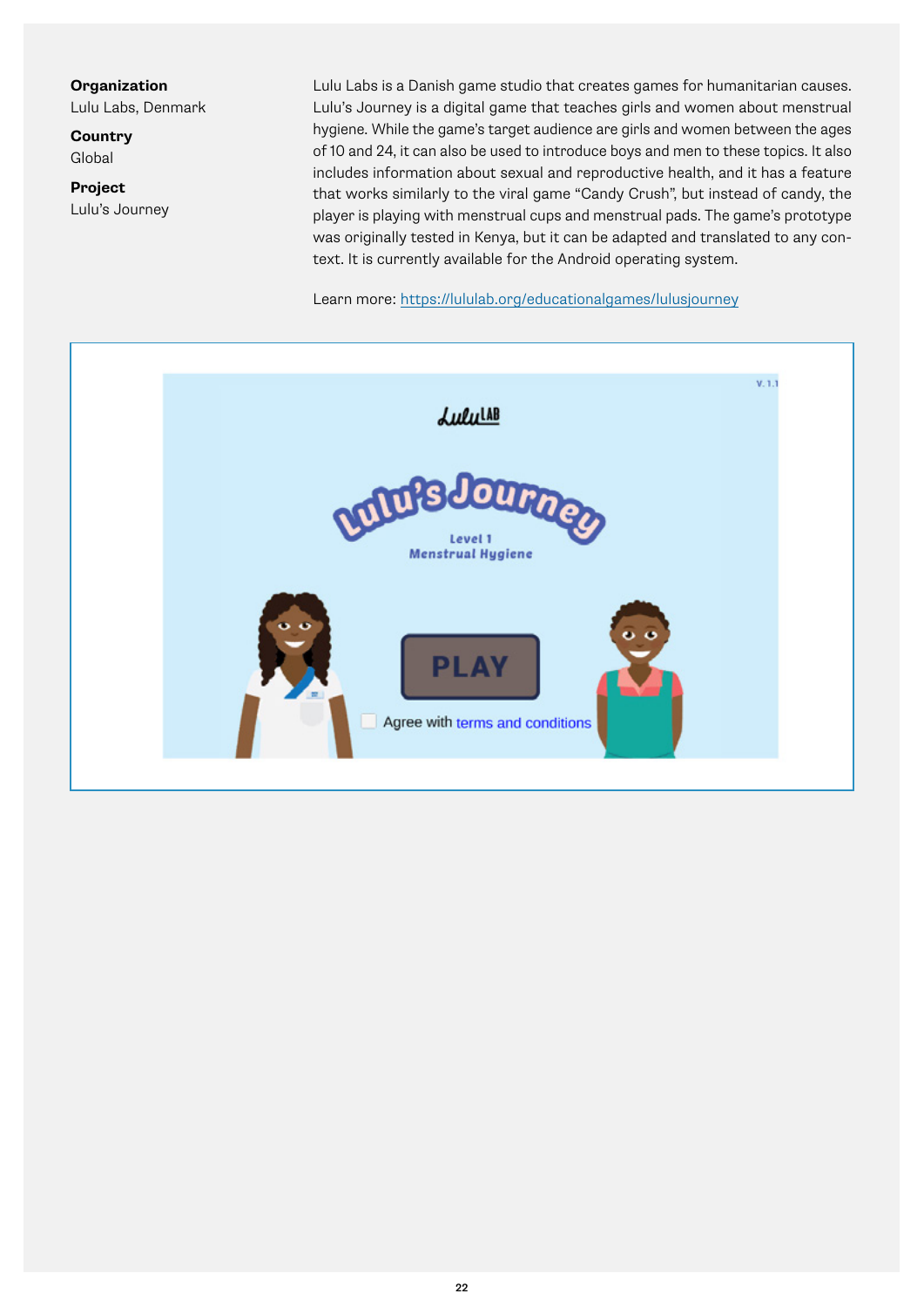# PROMOTING GENDER EQUALITY IN TECH THROUGH ADVOCACY AND RESEARCH

**THE TECHNOLOGY SECTOR** is still highly male dominant, and similar gender stereotypes and barriers preventing women's and girls' equal access and participation are present throughout the STEM fields. NGOs and CSOs also have an important role to play through their advocacy and communications work to break down these barriers and stereotypes and encourage and push these sectors and businesses to take more concrete and effective steps to fix the gender imbalance, address issues of harassment and bullying, and create a more welcoming environment for all genders.

This work is already being carried out by several NGOs and CSOs around the world. For example, Plan International has been working together with a group of girl activists to engage Instagram and other Facebook-owned platforms in so-called "Girls Get Equal Listening Sessions". During these sessions, policy and product teams from Instagram and other Facebook platforms will hear directly from girls about their experiences on these digital platforms, as well as their suggestions for improving the user experience particularly for girls and women from the perspective of safety and addressing gendered hate speech. Through the Girls Get Equal initiative, Plan International is also advocating directly with governments to implement specific laws aimed at tackling online hate speech and gendered bullying and violence. (Plan International 2020c.)

Similarly, UNICEF, together with the Ministry for Foreign Affairs of Finland, has developed a first version of policy guidance on AI for children. While the draft guidance note applies broadly to all children, it also addresses the importance of ensuring that most marginalized children, including girls, can equally benefit from AI systems and to ensure that girls are included in AI literacy programmes to address the gender imbalance in digital literacy programmes. The policy guidance also underscores the importance of ensuring that the data AI systems rely on is representative of all genders, ethnicities, cultural and other characteristics, and adopting an inclusive approach to AI design. (UNICEF and Ministry for Foreign Affairs of Finland 2020.)

Advocacy and policy work is crucial for ensuring that girls and women are able to access and enjoy the benefits of technology equally with boys and men, and that issues such as gender stereotypes, bullying and harassment are tackled to break down barriers that currently limit girls' and women's participation as creators and users of technology. NGOs and CSOs have an important role to play in working together with governments and the private sector to bring in their own expertise and technical subject matter on issues like human rights, social justice and gender equality to inform decision making and policies. Likewise, NGOs and CSOs with well established presence and trusted reputation in various programme countries in the global south can also play a key role in changing hearts, minds and attitudes about women, girls and technology in those countries by ensuring that girls and women are visibly present and taking front stage in computer labs, hackathons, code camps and so forth.

Bringing attention to the digital gender divide and related challenges, such as gendered online harassment and bullying, is also something NGOs and CSOs can play an active role in - and many already do. A few years back, Amnesty International made headlines by revealing the widespread, normalized and largely accepted gendered hate speech, harassment and violence towards women and girls using the platform (Amnesty International 2018). Plan International's "Free to Be Online?" -report details the extremely common and global phenomenon of girls' and women's experiences of online harassment (Plan International 2020a). UN Women has recently published a brief on "Online and ICT-facilitated violence against women and girls during COVID-19" (UN Women 2020a), World Wide Web Foundation's "Women's Rights Online" study provides a global snapshot of the global digital gender divide (World Wide Web Foundation 2020a) and entities like GSMA and ITU release data and reports on gender dimensions of their work on regular basis.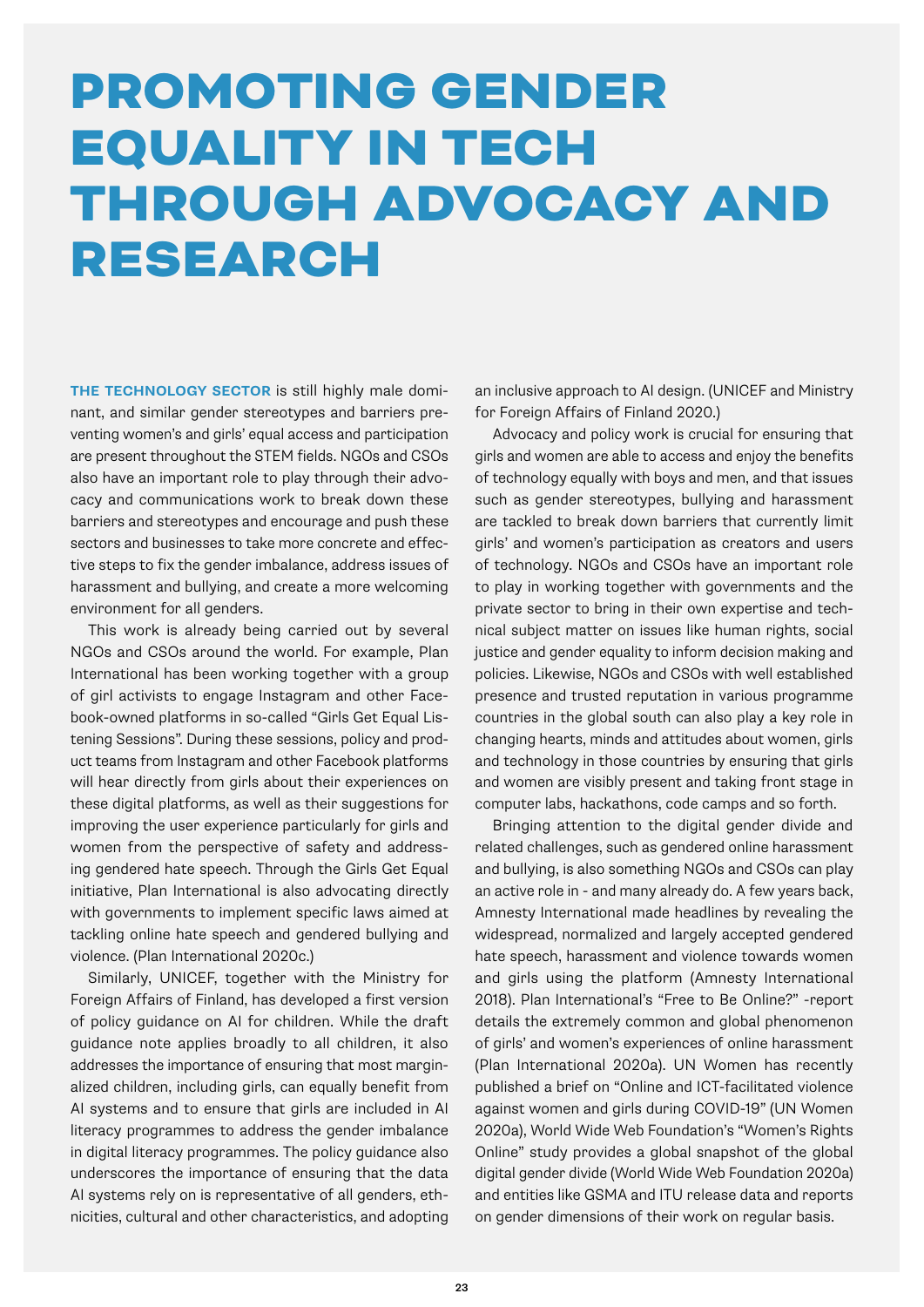The particular added value of NGOs and CSOs working in the field of international development lies in their nuanced and contextualized understanding of local conditions, traditions and socio-cultural factors that can often play a notable role in limiting girls' and women's ability to take advantage of technology. Organizations who are implementing programme work in countries in the global south can also help to ensure that the voices of the people they are directly working with are brought in to influence policies and decision making related to technology and digital platforms, and that the needs of those people are taken into account when new technology and digital tools are created. Ideally, all those people - including girls, women, people with disabilities, minorities and other marginalized groups - would also be present and represented not just users and consumers of technology, but as creators of technology as well.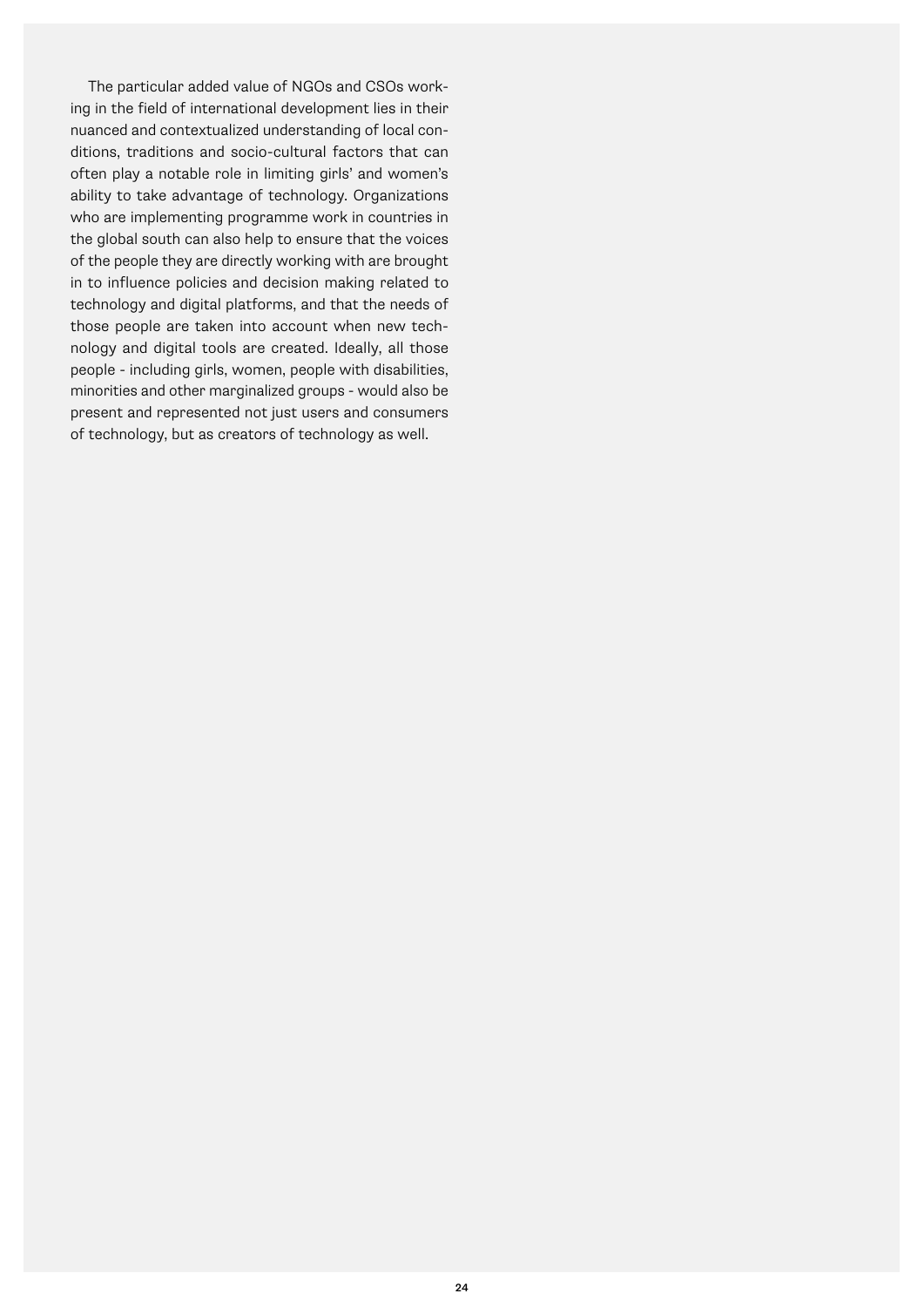# OVERVIEW OF PROGRAMMES IMPLEMENTED BY FINNISH OR FINLAND-BASED ORGANIZATIONS

**SOME ORGANIZATIONS INDICATED** that they were not currently implementing programmes where technology is being used directly for the purpose of promoting gender equality. In some cases, the reason for this is more in the definition of "gender programming". Organizations do not necessarily implement programmes or initiatives that have a specific focus on gender equality or women and girls, but instead have gender equality as a cross-cutting or mainstreamed theme and priority that runs through all the organization's activities. In those cases, it would be interesting to review and analyze programmes that do have a technology component but did not indicate a specific gender-focus, and see whether the differential impact of technology on gender equality has been taken into account, and if there are indicators, mechanisms or tools built into the intervention that monitor whether the programme does end up having an impact on gender equality and women's and girls' rights and empowerment, even if this was not the programme's primary goal. Given that most organizations working in the field of international development are quite keenly aware of gender dimensions of their work, it is likely that they have mechanisms in place to monitor the gendered impact of their interventions.

In most of the examples coming from Finnish organizations, technology plays a supporting role. This means that the programme is not technology-focused (e.g., a computer lab for girls), but uses technology in some supporting manner. These initiatives include, for example, programmes that use tools like OMBEA to gather data and feedback, or SMS as a means for passing along information. Technology is assisting the programme but is not the primary focus or tool for its implementation.

While this report does not present examples from all Finnish NGOs working in the field of international development, it is feasible to draw some conclusions on trends, characteristics or commonalities between the initiatives. It is important to also note the different size, reach and resources of the organizations represented in this report. Multinational and large organizations are obviously very differently positioned in their ability to pilot new technologies and scale up their use as compared to smaller grassroots organizations. That does not mean that small organizations cannot incorporate technology in their work and programming, but lower budgets can often restrict an organization's ability to implement pilot programmes to try out a new technological approach or digital solution, and funder requirements about reporting, longer planning cycles and measurable results can also pose additional challenges for "failing forward" and agile programming.

Based on the review of the available information from Finnish NGOs and discussions with some of the NGO representatives, the following points can be drawn regarding their experiences with technology and gender programming:

- **1.** Most organizations are not implementing specific "technology" initiatives, i.e., programmes where the focus is on technology. This may be because organizations do not feel like it is relevant for their work, because they lack the know-how or right partners to implement such programmes, or because they have not felt the need to add a particular technology-component to what they are doing.
- **2.** Where technology is being used, it is generally used in a supportive role. This may include things like digital data collection, gathering feedback and surveys with digital tools, or using SMS to share information with beneficiaries. Such programmes rarely require a huge financial investment and require little training to implement from the technical perspective - but they can still bring substantial benefits to a project.
- **3.** Organizations are interested and open to exploring further uses of technology for increasing the impact of their work, and see it as an integral part of international development work and crucial for promoting gender equality and breaking harmful gender norms and stereotypes.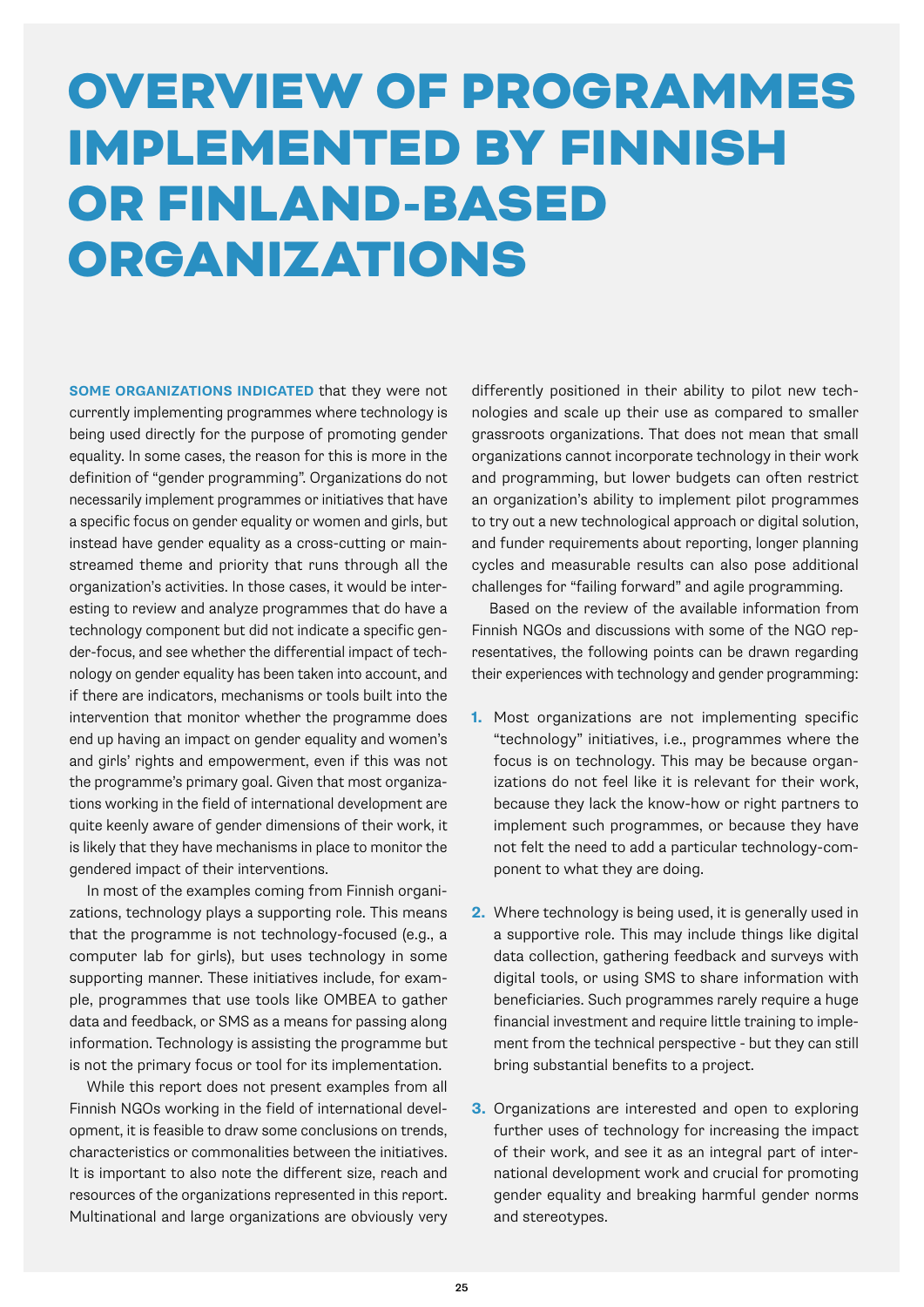It is also important to note that while some organizations stated that their initiatives and programmes do not have a specific gender-focus because gender equality is considered a cross-cutting and mainstreamed theme, several technology-supported or technology-centered programmes and initiatives may still have a differential impact on women's and girls' lives and wellbeing. For example, a solar-powered water pump system may not have a specific gender-focus. However, because women and girls bare the primary responsibility for fetching water and can oftentimes spend several hours each day walking to a well to carry clean water for their families, an initiative that brings clean water closer to them, reducing the time commitment and physical burden it takes to retrieve water, will impact women and girls even more than men and boys. Similarly, smartphone apps that provide information or services to people can also have a greater impact on women and girls due to the fact that in some locations, their ability to travel may be limited and restricted because of harmful gender norms that limit women's freedom to move.

Programmes that take advantage of blockchain technology or mobile cash transfers rarely have a gender equality or women's empowerment focus, but because women are less likely than men to have access to traditional banking services, being able to safely receive money, remittances or cash transfers can be even more impactful for women (Hammond and Young 2018). Bringing organizations together to discuss the differential gendered impacts of technology programmes could also bring out invaluable insights about how technology and digital tools can increase a programme's impact on women's and girls' lives, as well as about the possible risks and challenges that may arise, for example regarding cyber security, privacy and online safety.

Identifying the right partners for technology initiatives can also be a time and resource consuming task, especially for smaller organizations, which was raised as a challenge during the research for this report. So-called shared value partnerships are often beneficial for technology initiatives, where an organization can leverage the skills, expertise and technical knowledge of the implementing partner, while all partners share a similar value base, priorities and commitment towards solving a problem or a challenge (Saldinger 2014). Shared value partnerships are more complex and more nuanced than partnerships based on a simple donor-grantee relationship, and often require more time and polishing before each partner's role, competencies, skills and goals are properly defined – but can be immensely impactful and efficient for international development programmes. Women and girls should also be considered as potential clients, consumers and customers, as well as future creators of new technological innovations. A more gender equal world is, therefore, also good for business – in addition to being the right thing to do from a moral standpoint, as well as an absolute necessity for sustainable development.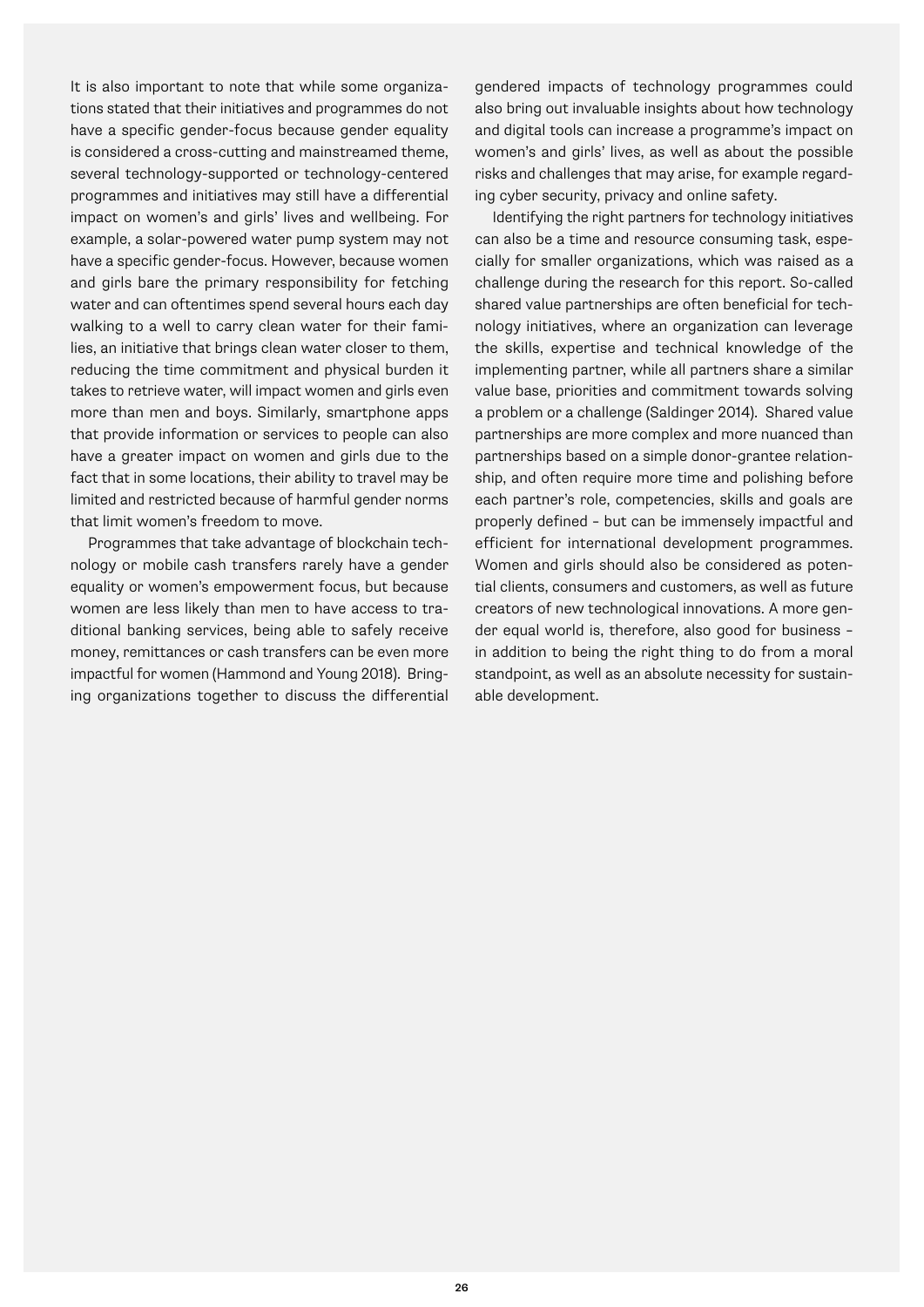### OVERVIEW OF PROGRAMMES IMPLEMENTED BY INTERNATIONAL ORGANIZATIONS

**ON A GLOBAL** scale, organizations are using technology in various ways as a tool to accelerate gender equality, promote women's and girls' rights and participation and fight harmful traditional gender stereotypes. There are different approaches to incorporating technological solutions to tackling gender equality challenges. In some instances, technology is the starting point - for example, when a hackathon is organized with a specific goal of using tech solutions for addressing problems. In these cases, the issue is often at least somewhat pre-defined. A hackathon might be organized to tackle issues related to sexual and reproductive health, or girls' access to education. Some programmes are implemented with technology as the central component, like in the case of computer skills lab or a gaming workshop for girls. And in some cases, the programme or intervention itself is not in any way technology-focused, but some form of technology is used to enhance or complement the programme. This might involve using digital data collection tools to gather invaluable insights about the programme or an audience response system to gather feedback from participants to inform the organization about its impact and the participants' experiences.

For many international organizations, smartphone apps are quite commonly used as a means for delivering information, reaching target audiences, and introducing people to topics such as menstrual hygiene or maternal, sexual and reproductive health. Smartphone applications seem to be popular for programmes that have a focus on health-related themes and can be useful in sharing information with hardto-reach populations - if these populations have reliable access to data and smartphones. Gamification is also gaining more interest from NGOs, as several organizations have harnessed either existing games or created new games to address gender inequalities and stereotypes. Given the presence of several well-established gaming companies with a global reach in Finland, these types of collaborations could also benefit Finland-based NGOs and CSOs and offer them new and creative ways to tackle issues of gender equality and women's and girls' rights through games.

It can be challenging to assess the actual impact of most of these programmes through a desk review, or to find information about challenges or even "failures" with technology, particularly as it relates to gender programming. Organizations are often open to sharing this information, but it is still rarely available on their websites. Facilitating discussions and forums where organizations can openly share their experiences related to experimenting and piloting technology initiatives and talk about what worked and what did not and what kinds of challenges they faced particularly in regard to the relationship between technology and gender equality can offer invaluable insights for any organization or entity looking to harness technology for promoting gender equality in a more impactful and meaningful manner.

There were only a few examples of organizations implementing gender programming with so-called "frontier technologies", such as artificial intelligence, machine learning, drones or blockchain – and all those examples come from large multinational organizations. While there may not be many programmes with a focus on gender equality that use these kinds of technologies as part of programme implementation, it is useful to consider that simply ensuring that women are involved in the use of these technologies can be an efficient way for breaking gender stereotypes and promoting female role models. Employing a female drone pilot or female coders and programmers normalizes women's presence in tech and provides younger girls with much needed role models in these industries.

While there are several initiatives that use technology to promote gender equality and women's and girls' rights and empowerment, it can be challenging to find tangible information about the impact and results of a particular programme on women's and girls' day-to-day lives and lived experiences. Doing a more in-depth review of the impact and results of some technology and gender initiatives could offer very useful insights about how well these programmes impact women's and girls' lives and whether their impact on gender equality has actually been tracked and measured.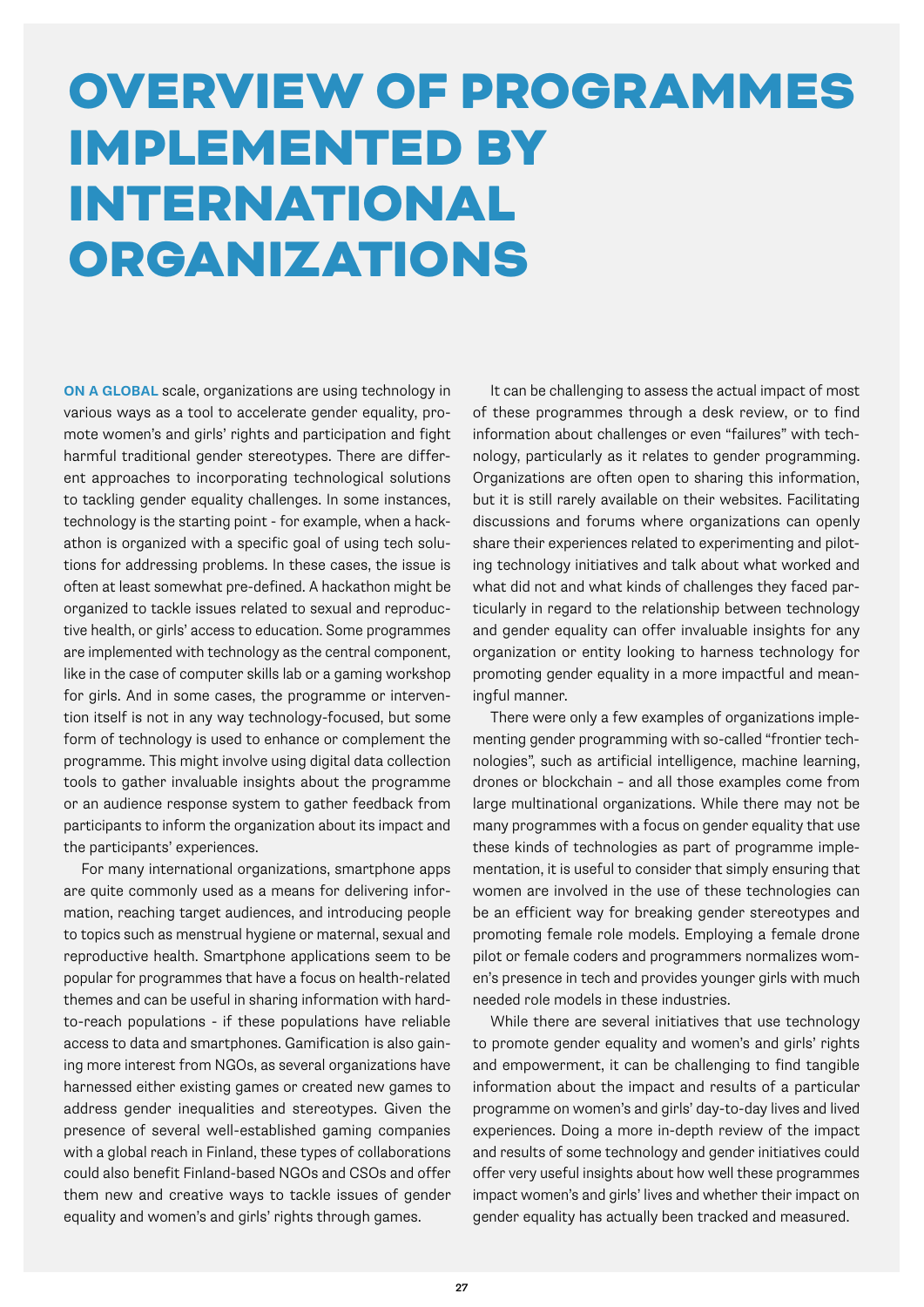### CONCLUSION

*"Coding - everyone thinks it's a superpower. And so when you feel like, 'I've learned how to code,' and you say to your mom or the girl sitting next to you, 'I know how that app is built, I know the logic behind how that was created' - that's powerful."*

Reshma Saujani, Founder, Girls Who Code

**ORGANIZATIONS IMPLEMENTING PROGRAMMES** in

the global south are interested and open to exploring different ways to harness technology and digital solutions to enhance the impact of their work on promoting gender equality and women's and girls' empowerment - and many are already doing it. The ability and resources available for organizations for experimenting with technology, however, varies greatly. Especially with newer technological solutions or more innovative and less commonly used approaches, tech projects often require the ability for agile and short-term testing and piloting, trial and error and pivoting to a whole new direction, before the most effective, locally relevant and sustainable approach can be identified. Because of limited resources, rigid funder requirements and multi-year programme cycles, this type of an approach can still be quite difficult to implement for many NGOs and CSOs.

Sharing experiences and lessons learned from technology programmes plays a key role in ensuring that good practices get passed along, and that other organizations can avoid replicating the same mistakes that others have already made. This applies to technology programmes in general but is perhaps even more important with gender programmes that have to be particularly aware of local cultural contexts, stereotypes and barriers that prevent women and girls from participating in society equally with men and boys. Small grassroots organizations may also not have the resources to employ a specific person, not to mention a team, to oversee an area of work often titled something along the lines of "technology and innovation" or "digital development". This is another reason why knowledge management and sharing of information between organizations about their experiences with using technology to promote gender equality is particularly important, and the role and impact of a well selected partner can make or break an initiative.

In the examples presented in this report, organizations have not taken on the role of a tech developer,

except for smartphone applications - which is smart. In most cases, NGOs and CSOs should not start developing their own technologies and digital tools, but harness their understanding of local contexts, human rights principles, sustainable development and gender equality, and combine that with a partner that can provide the necessary technical and digital knowhow and skills. It also goes without saying that programmes should never be implemented "technology first", but the technology should always be chosen and selected based on need and local applicability and context. Umbrella organizations like Fingo are in a great position to act as a connector between especially small organizations and the vast world of possibilities with off the shelf tools and technologies, toolkits that can be adapted to individual organization's needs, case studies of successful and less successful technology projects, and facilitating discussions, roundtables and events where both NGOs as well as private sector companies and enterprises can showcase the work they are doing with gender and technology programming to inspire others to explore and experiment in this area as well.

For organizations in the beginning stages of experimenting with tech-related programmes, check lists can be invaluable to ensure that all crucial aspects and questions are considered in advance. Such lists do also exist already and do not necessarily need to be reinvented. Some examples of such check lists are provided here:

- **[Principles of Digital Development](https://digitalprinciples.org/)**
- ▶ [The Gender and ICT Survey Toolkit](https://digitalprinciples.org/resource/gender-and-information-communication-technology-ict-survey-toolkit/)

Technology can promote gender equality or push women and girls into the margins of society and act as a barrier for their participation. The digital gender divide is not a new term - if anything, over the past few years it has become quite the buzz word. We knew women and girls did not have equal access to technology and the internet years before COVID-19 hit, and we knew technology was, in some instances, working against gender equality, not promoting it. But the pandemic has lifted this challenge to a whole new level as women and girls have been bearing the brunt of the crisis globally, acting both as the frontline workers against the virus and the people bearing the invisible burden of domestic work, parenting and caretaking inside their homes. Those women and girls who lacked access to digital spaces have been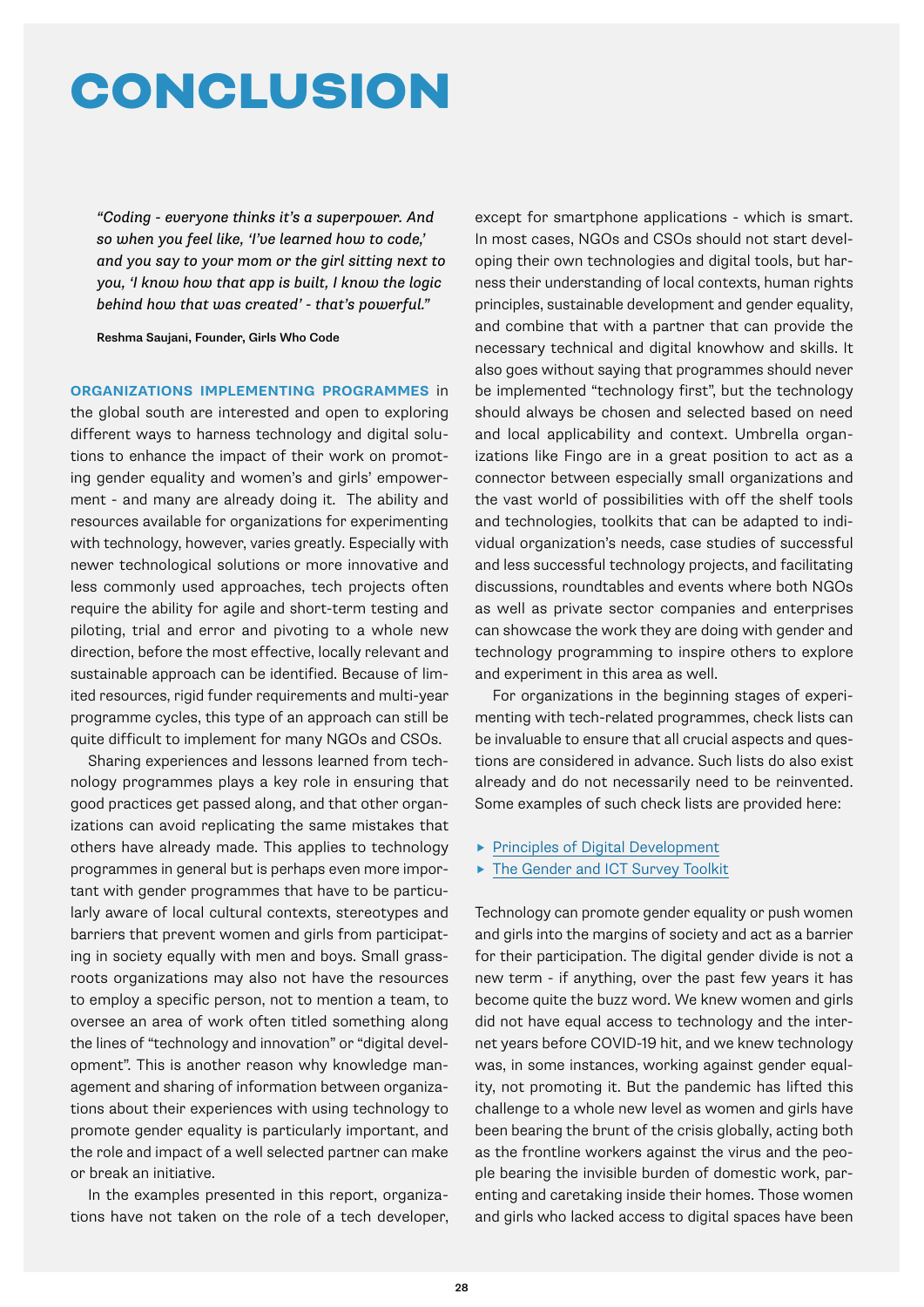marginalized even further in their societies, while women and girls who are accessing the internet are facing an increased risk of online abuse and harassment.

This is an excellent time to explore how technology and digital tools can be used in more efficient and creative ways to ensure that women and girls are not forgotten, and that the progress that has been achieved in gender equality over the past few decades is not undone. There is no question that technology plays a pivotal role in accelerating the global race towards a more gender equal world where women and girls can participate equally in all functions of a society, where women have access to income earning activities and economic independence, where women and girls can speak their minds and join local and global conversations without the fear of being harassed into silence, and where women are represented in equal numbers in the tech field and in the technological and digital solutions that are being created. The global UN Women campaign "Generation Equality'', where Finland holds a lead role in the Action Coalition that focuses on technology and innovation, offers an excellent vehicle for exploring new ways for civil society, the private sector, and the government to come together and innovate around gender and technology. Priority should be on ensuring that all the best practices, lessons learned, and innovations are shared so that they can be scaled

up and replicated where feasible, and that new partnerships and approaches are created to ensure that women and girls get to benefit from the best that tech has to offer.

Girls and women have the right to benefit from information and communication technologies and participate in creating new technology and digital solutions. But we need to dismantle barriers, break stereotypes and move obstacles that continue to prevent women and girls from being able to reap the benefits of technology. NGOs and CSOs, together with private sector companies and industries as well as state actors, all have a role to play. If we do not ensure that girls and women are able to access, use and create technology equally with boys and men, we will fail in our quest to empower women and girls and realize gender equality. Organizations working in the field of international development are in an excellent position to harness their nuanced understanding of local context and culture and existing barriers and combine that with the tech knowledge of a well chose partner to ensure that technology and digital tools do not inadvertently push women and girls further into the margins, but instead act as an accelerator towards a more gender equal world. There is no app to fix gender inequality, but we do have many tools in our toolkit to make gender equality a reality - and technology is, without a doubt, one of them.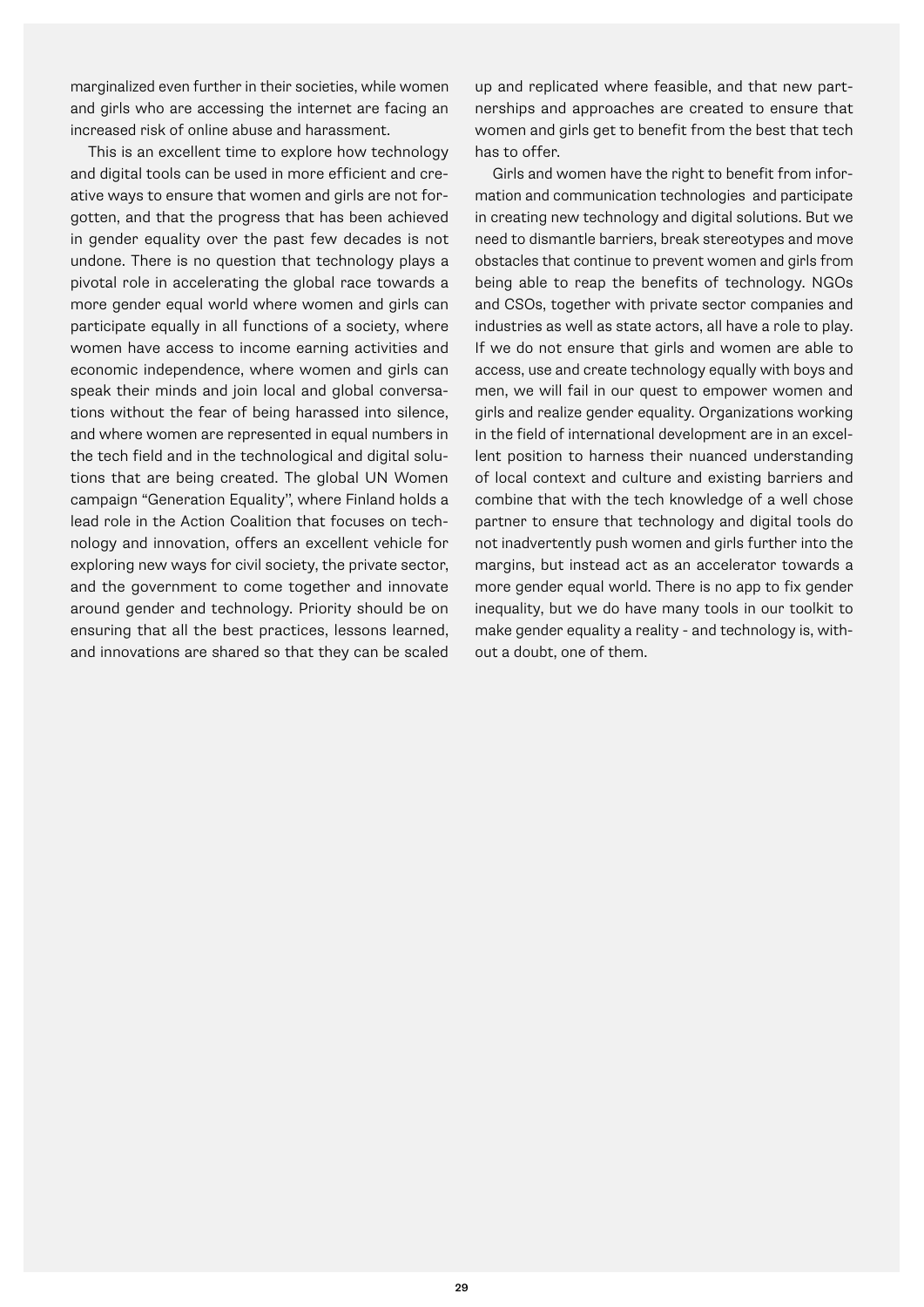### **References:**

Alliance for Affordable Internet. 2020. Meaningful Connectivity — unlocking the full power of internet access[. https://a4ai.](https://a4ai.org/meaningful-connectivity/) [org/meaningful-connectivity/](https://a4ai.org/meaningful-connectivity/)

Amnesty International. 2018. Toxic Twitter - A Toxic Place for Women. [https://www.amnesty.org/en/latest/](https://www.amnesty.org/en/latest/research/2018/03/online-violence-against-women-chapter-1/) [research/2018/03/online-violence-against-women-chapter-1/](https://www.amnesty.org/en/latest/research/2018/03/online-violence-against-women-chapter-1/)

Bill & Melinda Gates Foundation. 2020. Gender equality. No, there isn't an app for that. [https://ww2.gatesfoundation.org/](https://ww2.gatesfoundation.org/ideas/articles/gender-equality-mobile-phones-women) [ideas/articles/gender-equality-mobile-phones-women](https://ww2.gatesfoundation.org/ideas/articles/gender-equality-mobile-phones-women)

Block by Block. 2020[. https://www.blockbyblock.org/about](https://www.blockbyblock.org/about) 

Chennai, Chair. 2020. There's a pandemic of online violence against women and girls. [https://webfoundation.org/2020/07/](https://webfoundation.org/2020/07/theres-a-pandemic-of-online-violence-against-women-and-girls/) [theres-a-pandemic-of-online-violence-against-women-and-girls/](https://webfoundation.org/2020/07/theres-a-pandemic-of-online-violence-against-women-and-girls/)

Chin, Caitlin and Robinson, Mishaela. 2020. How AI bots and voice assistants reinforce gender bias. [https://www.brookings.](https://www.brookings.edu/research/how-ai-bots-and-voice-assistants-reinforce-gender-bias/) [edu/research/how-ai-bots-and-voice-assistants-reinforce-gender-bias/](https://www.brookings.edu/research/how-ai-bots-and-voice-assistants-reinforce-gender-bias/)

European Commission. 2019. Women in Digital[. https://ec.europa.eu/digital-single-market/en/women-ict](https://ec.europa.eu/digital-single-market/en/women-ict)

Feminist Internet and Plan International. 2020. Maru - lifting voices against online harassment. [https://about.maruchatbot.](https://about.maruchatbot.co/#feminist-principles) [co/#feminist-principles](https://about.maruchatbot.co/#feminist-principles) 

Global Partnership for Education. 2020. Breaking down barriers to girls' education[. https://www.globalpartnership.org/](https://www.globalpartnership.org/sites/default/files/document/file/2020-08-GPE-gender-factsheet.pdf) [sites/default/files/document/file/2020-08-GPE-gender-factsheet.pdf](https://www.globalpartnership.org/sites/default/files/document/file/2020-08-GPE-gender-factsheet.pdf)

GSMA: Connected Women: The Mobile Gender Gap Report 2020[. https://www.gsma.com/mobilefordevelopment/wp](https://www.gsma.com/mobilefordevelopment/wp-content/uploads/2020/05/GSMA-The-Mobile-Gender-Gap-Report-2020.pdf)[content/uploads/2020/05/GSMA-The-Mobile-Gender-Gap-Report-2020.pdf](https://www.gsma.com/mobilefordevelopment/wp-content/uploads/2020/05/GSMA-The-Mobile-Gender-Gap-Report-2020.pdf)

Hammond, Alicia and Young, David. 2018. Can blockchain disrupt gender inequality? [https://blogs.worldbank.org/psd/can](https://blogs.worldbank.org/psd/can-blockchain-disrupt-gender-inequality)[blockchain-disrupt-gender-inequality](https://blogs.worldbank.org/psd/can-blockchain-disrupt-gender-inequality)

Highet, Catherine; Salman, Arisha; and Singh, Nisha. 2020. The Digital Gender Divide Won't Close by Itself – Here's Why. <https://www.cgap.org/blog/digital-gender-divide-wont-close-itself-heres-why>

ITU. 2019a. New ITU data reveal growing Internet uptake but a widening digital gender divide. [https://www.itu.int/en/](https://www.itu.int/en/mediacentre/Pages/2019-PR19.aspx) [mediacentre/Pages/2019-PR19.aspx](https://www.itu.int/en/mediacentre/Pages/2019-PR19.aspx)

ITU. 2019b. Measuring Digital Development - Facts and Figures[. https://www.itu.int/en/ITU-D/Statistics/Documents/facts/](https://www.itu.int/en/ITU-D/Statistics/Documents/facts/FactsFigures2019.pdf) [FactsFigures2019.pdf](https://www.itu.int/en/ITU-D/Statistics/Documents/facts/FactsFigures2019.pdf)

ITU. 2020. Digital Skills Insights 2020. [https://academy.itu.int/sites/default/files/media2/file/Digital%20Skills%20](https://academy.itu.int/sites/default/files/media2/file/Digital Skills Insights 2020.pdf) [Insights%202020.pdf](https://academy.itu.int/sites/default/files/media2/file/Digital Skills Insights 2020.pdf)

Kumar, Shivina. 2018. New study: Almost 70% of professional event speakers are male[. https://blog.bizzabo.com/](https://blog.bizzabo.com/event-gender-diversity-study) [event-gender-diversity-study](https://blog.bizzabo.com/event-gender-diversity-study)

Lindsey, Dominica and Wilson, Amber. 2019. "Affordability": How mobile operators can improve the affordability of their services for women to help close the mobile gender gap. [https://www.gsma.com/mobilefordevelopment/blog/how-mobile](https://www.gsma.com/mobilefordevelopment/blog/how-mobile-operators-can-improve-the-affordability-of-their-services-for-women-to-help-close-the-mobile-gender-gap/)[operators-can-improve-the-affordability-of-their-services-for-women-to-help-close-the-mobile-gender-gap/](https://www.gsma.com/mobilefordevelopment/blog/how-mobile-operators-can-improve-the-affordability-of-their-services-for-women-to-help-close-the-mobile-gender-gap/)

Lindström, Nora. 2020. Why do we need more biased technology? [https://plan-international.org/blog/2020/04/](https://plan-international.org/blog/2020/04/why-we-need-more-biased-technology) [why-we-need-more-biased-technology](https://plan-international.org/blog/2020/04/why-we-need-more-biased-technology)

Madgavkar, A.,White, O., Krishnan, M., Mahajan, D. and Azcue, X. 2020. COVID-19 and gender equality: Countering the regressive effects. [https://www.mckinsey.com/featured-insights/future-of-work/covid-19-and-gender-equality](https://www.mckinsey.com/featured-insights/future-of-work/covid-19-and-gender-equality-countering-the-regressive-effects)[countering-the-regressive-effects#](https://www.mckinsey.com/featured-insights/future-of-work/covid-19-and-gender-equality-countering-the-regressive-effects)

McKinnon, M., O'Connell, C. Perceptions of stereotypes applied to women who publicly communicate their STEM work. Humanit Soc Sci Commun 7, 160 (2020).<https://doi.org/10.1057/s41599-020-00654-0>

Mlambo Ngcuka, Phumzile. 2018. Reshaping the future: Women, girls and tech for development. Published on ITU News[.](https://news.itu.int/reshaping-future-women-girls-icts/)  <https://news.itu.int/reshaping-future-women-girls-icts/>

OECD. 2018. Bridging the Digital Gender Divide - Include, upskill, innovate.

Palmiter Barojek, Joan. 2019. Voice recognition still has significant race and gender biases. Published on Harvard Business Review.<https://hbr.org/2019/05/voice-recognition-still-has-significant-race-and-gender-biases>